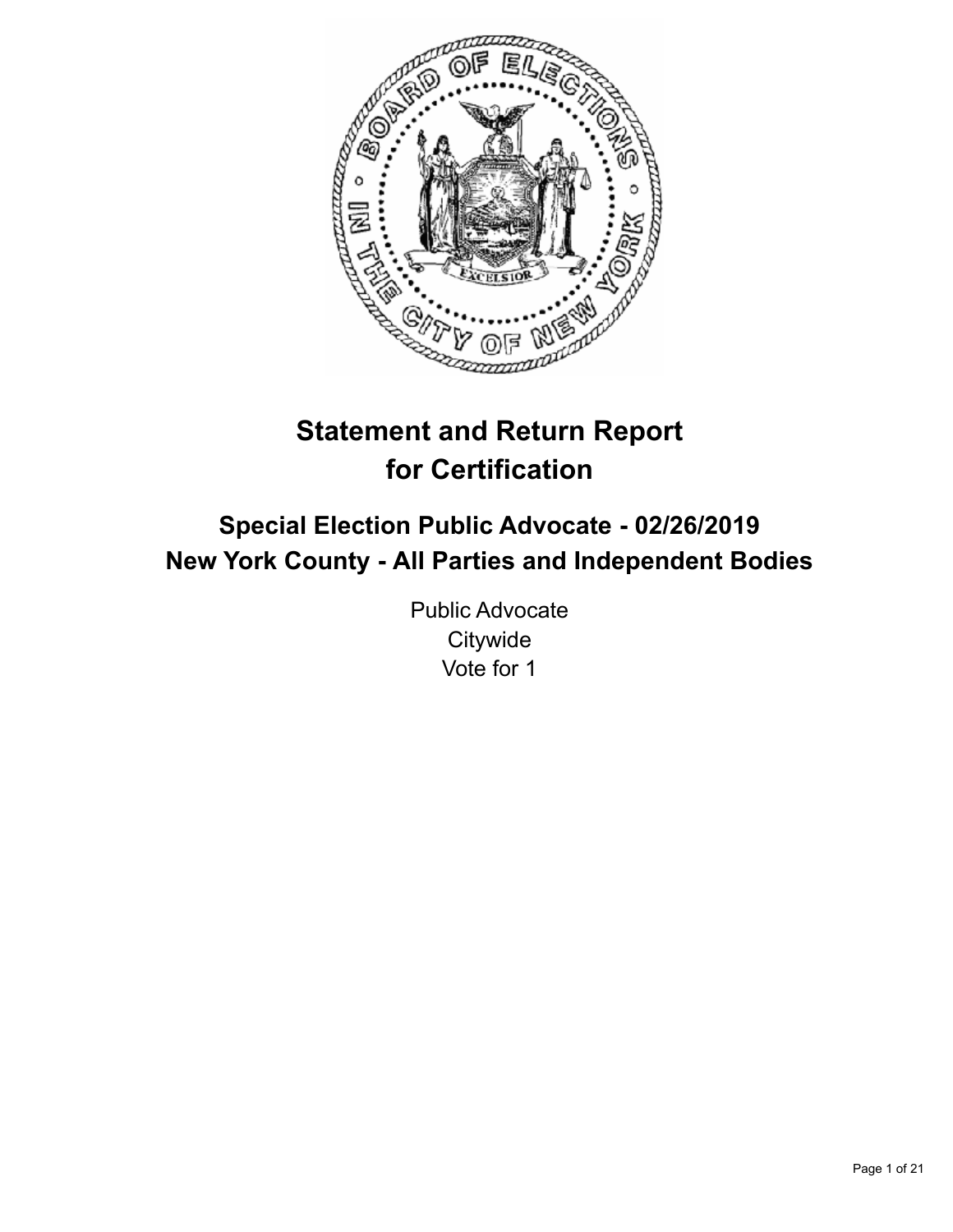

| <b>PUBLIC COUNTER</b>                                    | 7,705 |
|----------------------------------------------------------|-------|
| MANUALLY COUNTED EMERGENCY                               | 0     |
| <b>ABSENTEE / MILITARY</b>                               | 185   |
| <b>AFFIDAVIT</b>                                         | 33    |
| <b>Total Ballots</b>                                     | 7,923 |
| Less - Inapplicable Federal/Special Presidential Ballots | 0     |
| <b>Total Applicable Ballots</b>                          | 7,923 |
| MELISSA MARK-VIVERITO (FIX THE MTA)                      | 926   |
| MICHAEL A. BLAKE (FOR THE PEOPLE)                        | 326   |
| DAWN L. SMALLS (NO MORE DELAYS)                          | 326   |
| ERIC A. ULRICH (COMMON SENSE)                            | 1,001 |
| YDANIS RODRIGUEZ (UNITE IMMIGRANTS)                      | 243   |
| DANIEL J. O'DONNELL (EQUALITY FOR ALL)                   | 178   |
| RAFAEL L. ESPINAL JR. (LIVABLE CITY)                     | 278   |
| LATRICE M. WALKER (POWER FORWARD)                        | 26    |
| JUMAANE D. WILLIAMS (IT'S TIME LET'S GO)                 | 1,895 |
| RON KIM (NO AMAZON)                                      | 539   |
| BENJAMIN L. YEE (COMMUNITY STRONG)                       | 1,504 |
| A. MANNY ALICANDRO (BETTER LEADERS)                      | 52    |
| NOMIKI D. KONST (PAY FOLKS MORE)                         | 207   |
| DAVID EISENBACH (STOP REBNY)                             | 265   |
| JARED RICH (JARED RICH FOR NYC)                          | 14    |
| ANTHONY TONY HERBERT (RESIDENTS FIRST)                   | 31    |
| HELAL A. SHEIKH (FRIENDS OF HELAL)                       | 21    |
| AUDREY STYLES (WRITE-IN)                                 | 1     |
| BRENDA SEHEIR (WRITE-IN)                                 | 1     |
| DONALD TRUMP (WRITE-IN)                                  | 1     |
| EILEEN BUDD (WRITE-IN)                                   | 1     |
| ELIOT SPITZER (WRITE-IN)                                 | 1     |
| ERIC MARINBUCH (WRITE-IN)                                | 1     |
| JACKSON SUKKAR (WRITE-IN)                                | 1     |
| JAMES LANE (WRITE-IN)                                    | 1     |
| JAMES RHODES (WRITE-IN)                                  | 1     |
| JOSEPH T WONG (WRITE-IN)                                 | 1     |
| KEITH WOFFORD (WRITE-IN)                                 | 1     |
| LAUREN ROSE (WRITE-IN)                                   | 1     |
| LEBRON JAMES (WRITE-IN)                                  | 1     |
| MARGERITA VENIOITO (WRITE-IN)                            | 1     |
| MICHAEL BILLER (WRITE-IN)                                | 1     |
| MICHAEL BLOOMBERG (WRITE-IN)                             | 1     |
| ROSE NG (WRITE-IN)                                       | 1     |
| SAL FRAGHOSSI (WRITE-IN)                                 | 1     |
| SETH GALINSKY (WRITE-IN)                                 | 1     |
| SHALONDA JACKSON (WRITE-IN)                              | 1     |
| UNATTRIBUTABLE WRITE-IN (WRITE-IN)                       | 6     |
| WAYNE DEAS (WRITE-IN)                                    | 1     |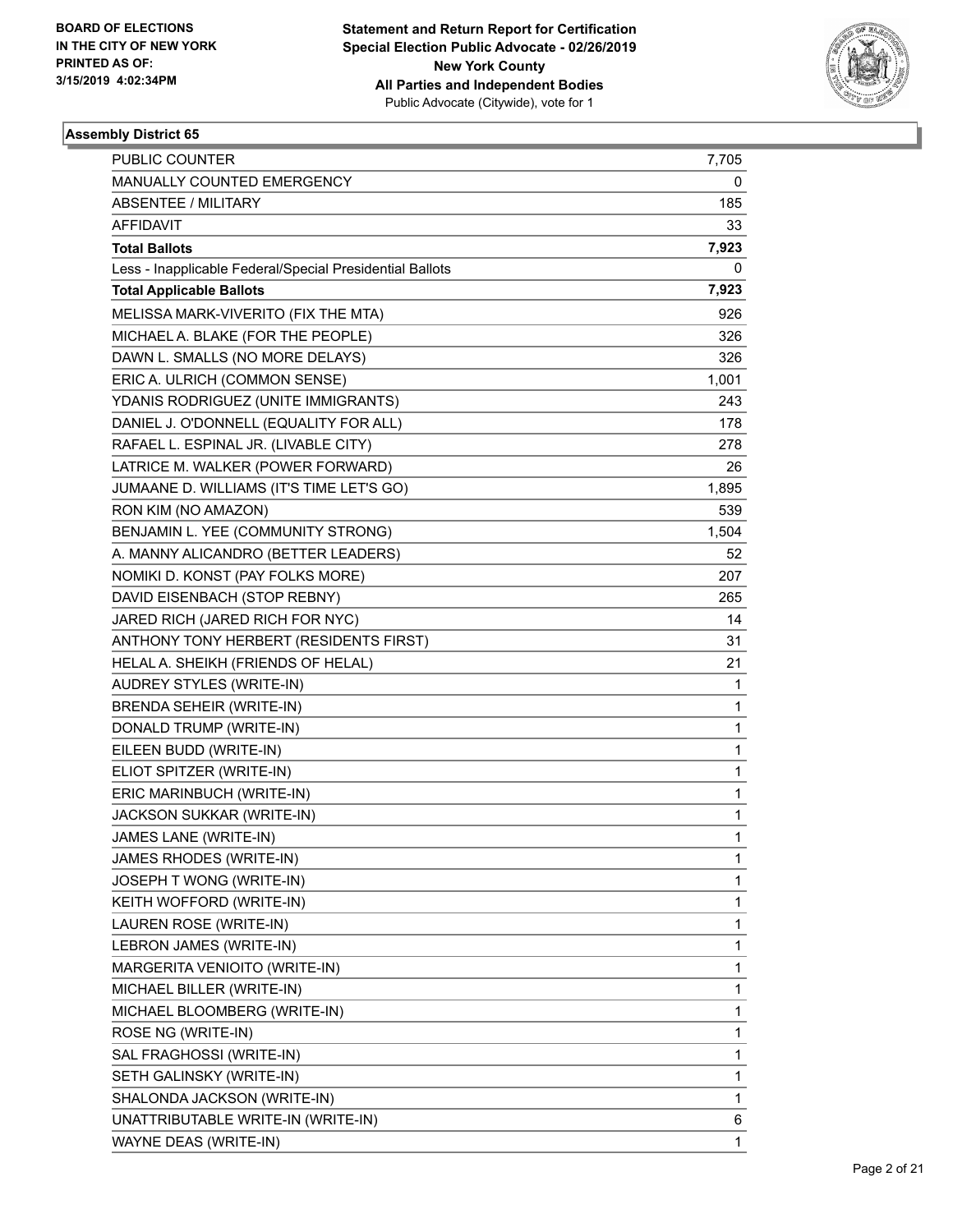

**Total Votes** 7,859

Unrecorded 64 and 200 million of the United States of the United States of the United States of the United States of the United States of the United States of the United States of the United States of the United States of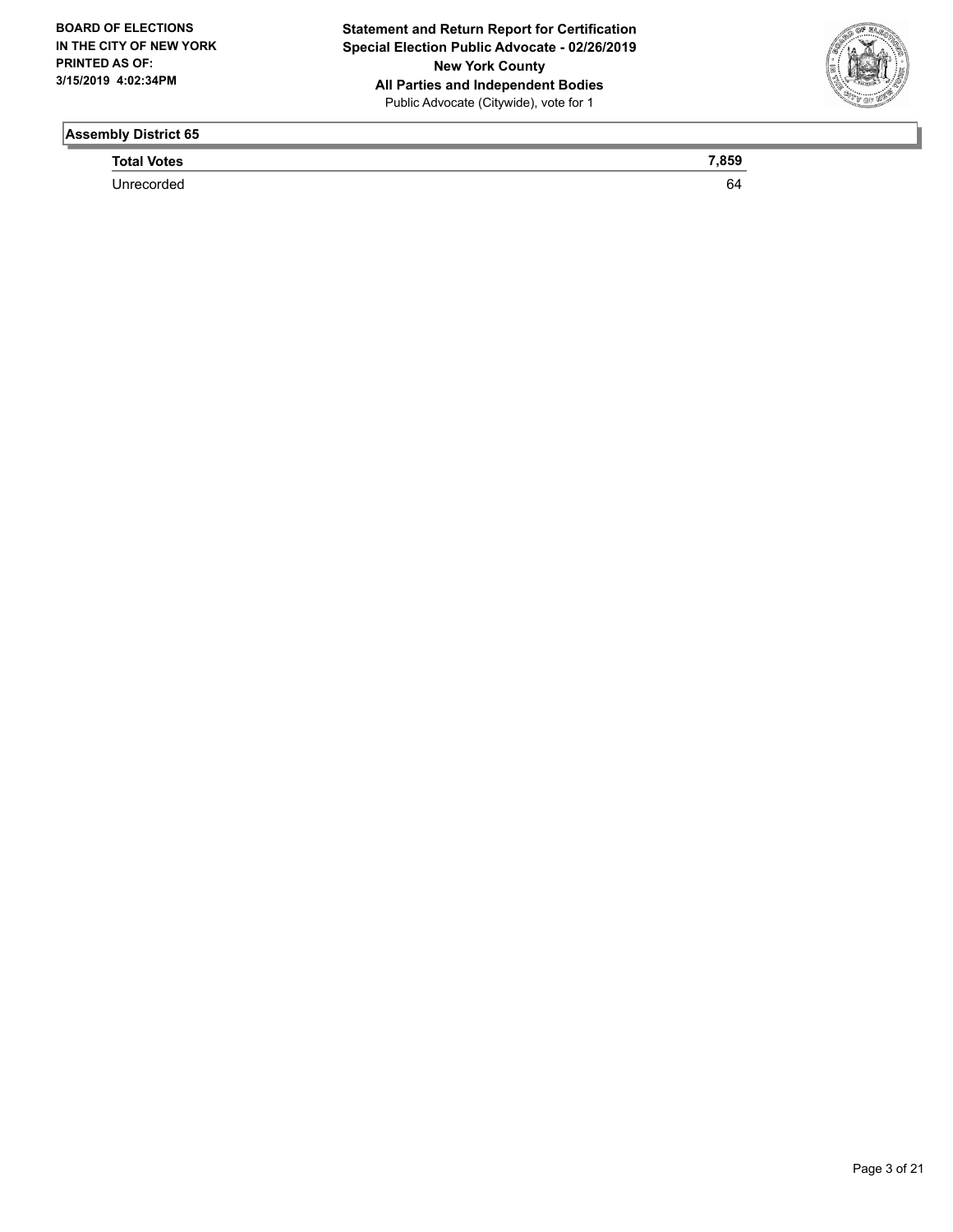

| PUBLIC COUNTER                                           | 9,411          |
|----------------------------------------------------------|----------------|
| MANUALLY COUNTED EMERGENCY                               | 0              |
| <b>ABSENTEE / MILITARY</b>                               | 230            |
| AFFIDAVIT                                                | 20             |
| <b>Total Ballots</b>                                     | 9,661          |
| Less - Inapplicable Federal/Special Presidential Ballots | 0              |
| <b>Total Applicable Ballots</b>                          | 9,661          |
| MELISSA MARK-VIVERITO (FIX THE MTA)                      | 1,107          |
| MICHAEL A. BLAKE (FOR THE PEOPLE)                        | 514            |
| DAWN L. SMALLS (NO MORE DELAYS)                          | 766            |
| ERIC A. ULRICH (COMMON SENSE)                            | 926            |
| YDANIS RODRIGUEZ (UNITE IMMIGRANTS)                      | 55             |
| DANIEL J. O'DONNELL (EQUALITY FOR ALL)                   | 545            |
| RAFAEL L. ESPINAL JR. (LIVABLE CITY)                     | 262            |
| LATRICE M. WALKER (POWER FORWARD)                        | 20             |
| JUMAANE D. WILLIAMS (IT'S TIME LET'S GO)                 | 4,039          |
| RON KIM (NO AMAZON)                                      | 230            |
| BENJAMIN L. YEE (COMMUNITY STRONG)                       | 560            |
| A. MANNY ALICANDRO (BETTER LEADERS)                      | 44             |
| NOMIKI D. KONST (PAY FOLKS MORE)                         | 310            |
| DAVID EISENBACH (STOP REBNY)                             | 177            |
| JARED RICH (JARED RICH FOR NYC)                          | 16             |
| ANTHONY TONY HERBERT (RESIDENTS FIRST)                   | 21             |
| HELAL A. SHEIKH (FRIENDS OF HELAL)                       | 4              |
| ANDREW LANZA (WRITE-IN)                                  | 1              |
| CAROLYN MALONEY (WRITE-IN)                               | 1              |
| CHRISTIAN HERZECA (WRITE-IN)                             | 1              |
| CYNTHIA NIXON (WRITE-IN)                                 | 1              |
| JAMES LANE (WRITE-IN)                                    | 1              |
| JEFF BEZOS (WRITE-IN)                                    | 2              |
| JEFFERY GOLDENBERG (WRITE-IN)                            | 1              |
| JILL STEIN (WRITE-IN)                                    | $\mathbf{1}$   |
| JIMMY VAN BRAMER (WRITE-IN)                              | 1              |
| LT. MATTHEW BREHNA ESQ. (WRITE-IN)                       | 1              |
| MICHAEL LOW (WRITE-IN)                                   | 1              |
| MICHAEL WILLIAM LEBRON (WRITE-IN)                        | 1              |
| NATASHA GUVAL MAIELLO (WRITE-IN)                         | 1              |
| NEER R. ASHERIE (WRITE-IN)                               | 1              |
| THOMAS MERRILL (WRITE-IN)                                | 1              |
| UNATTRIBUTABLE WRITE-IN (WRITE-IN)                       | 4              |
| UNCOUNTED WRITE-IN PER STATUTE (WRITE-IN)                | $\overline{c}$ |
| VIRGINIA SOBOL (WRITE-IN)                                | 1              |
| <b>Total Votes</b>                                       | 9,619          |
| Unrecorded                                               | 42             |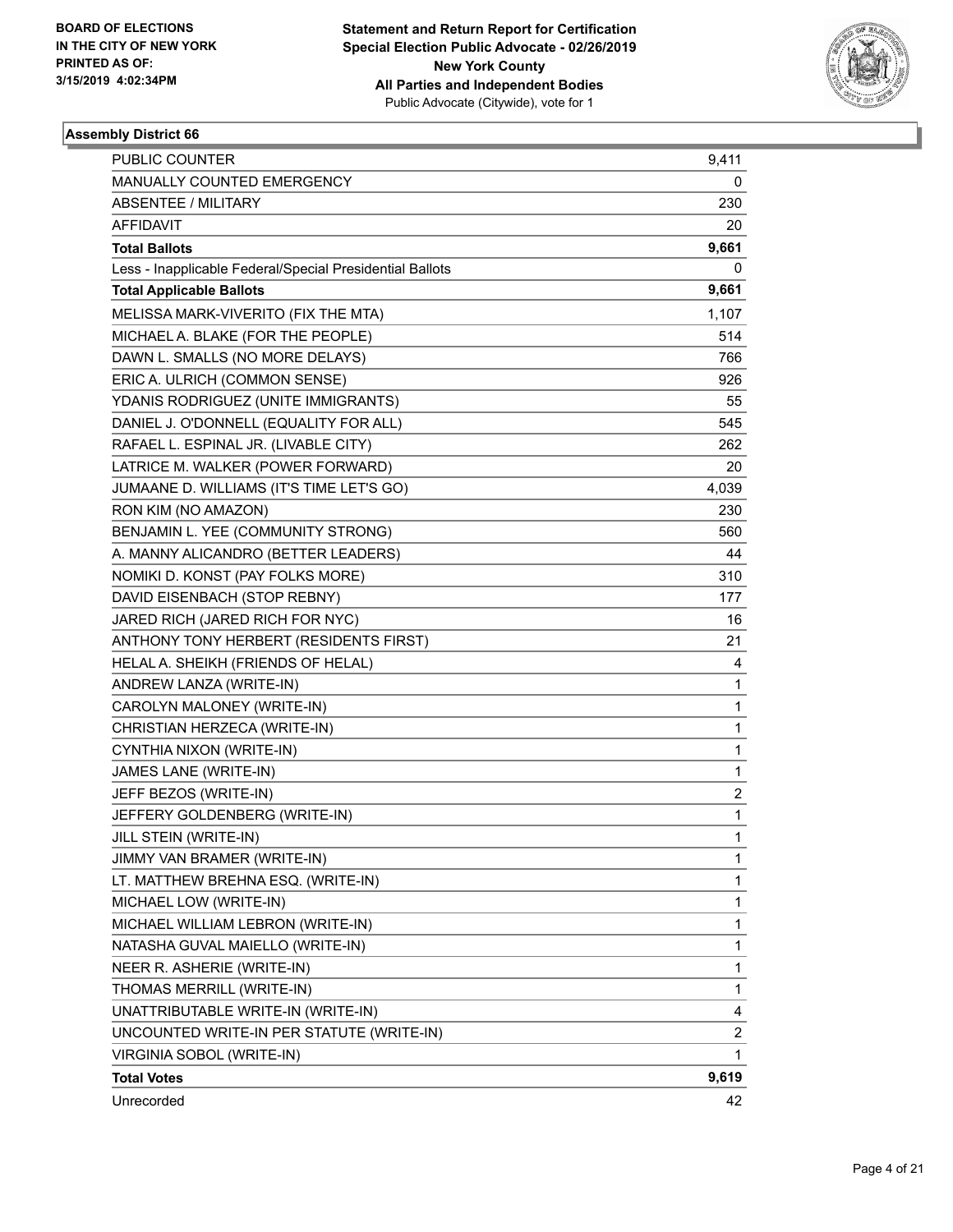

| PUBLIC COUNTER                                           | 11,906       |
|----------------------------------------------------------|--------------|
| MANUALLY COUNTED EMERGENCY                               | 0            |
| <b>ABSENTEE / MILITARY</b>                               | 331          |
| AFFIDAVIT                                                | 47           |
| <b>Total Ballots</b>                                     | 12,284       |
| Less - Inapplicable Federal/Special Presidential Ballots | 0            |
| <b>Total Applicable Ballots</b>                          | 12,284       |
| MELISSA MARK-VIVERITO (FIX THE MTA)                      | 1,404        |
| MICHAEL A. BLAKE (FOR THE PEOPLE)                        | 789          |
| DAWN L. SMALLS (NO MORE DELAYS)                          | 1,041        |
| ERIC A. ULRICH (COMMON SENSE)                            | 1,565        |
| YDANIS RODRIGUEZ (UNITE IMMIGRANTS)                      | 140          |
| DANIEL J. O'DONNELL (EQUALITY FOR ALL)                   | 966          |
| RAFAEL L. ESPINAL JR. (LIVABLE CITY)                     | 225          |
| LATRICE M. WALKER (POWER FORWARD)                        | 17           |
| JUMAANE D. WILLIAMS (IT'S TIME LET'S GO)                 | 4,850        |
| RON KIM (NO AMAZON)                                      | 311          |
| BENJAMIN L. YEE (COMMUNITY STRONG)                       | 240          |
| A. MANNY ALICANDRO (BETTER LEADERS)                      | 85           |
| NOMIKI D. KONST (PAY FOLKS MORE)                         | 251          |
| DAVID EISENBACH (STOP REBNY)                             | 197          |
| JARED RICH (JARED RICH FOR NYC)                          | 33           |
| ANTHONY TONY HERBERT (RESIDENTS FIRST)                   | 46           |
| HELAL A. SHEIKH (FRIENDS OF HELAL)                       | 25           |
| ADAM HERBST (WRITE-IN)                                   | 1            |
| ADRIENNE RABIKOWITZ (WRITE-IN)                           | 1            |
| ALEXANDER SELIGSON (WRITE-IN)                            | 2            |
| BILL DE BLASIO (WRITE-IN)                                | 1            |
| DANIEL J. CHRISTMANN (WRITE-IN)                          | 1            |
| <b>GARY POPKIN (WRITE-IN)</b>                            | 1            |
| HARRY TRUEMAN (WRITE-IN)                                 | $\mathbf{1}$ |
| JAMES LANE (WRITE-IN)                                    | $\mathbf{1}$ |
| JEFF BEZOS (WRITE-IN)                                    | 1            |
| JOHN PESCE (WRITE-IN)                                    | 1            |
| JONATHAN KIMMEL (WRITE-IN)                               | 1            |
| LUCY SCHMERTZ (WRITE-IN)                                 | 1            |
| MATTHEWS FREY (WRITE-IN)                                 | 1            |
| MICHAEL BLOOMBERG (WRITE-IN)                             | 2            |
| MIKE JACOBS (WRITE-IN)                                   | 1            |
| NEIL RISS (WRITE-IN)                                     | 1            |
| REBECCA DUNNON (WRITE-IN)                                | 1            |
| SCOTT R. RADEMAKER (WRITE-IN)                            | 1            |
| SETH GALINSKY (WRITE-IN)                                 | 2            |
| UNATTRIBUTABLE WRITE-IN (WRITE-IN)                       | 3            |
| WILEY NORVELL (WRITE-IN)                                 | 1            |
| <b>Total Votes</b>                                       | 12,211       |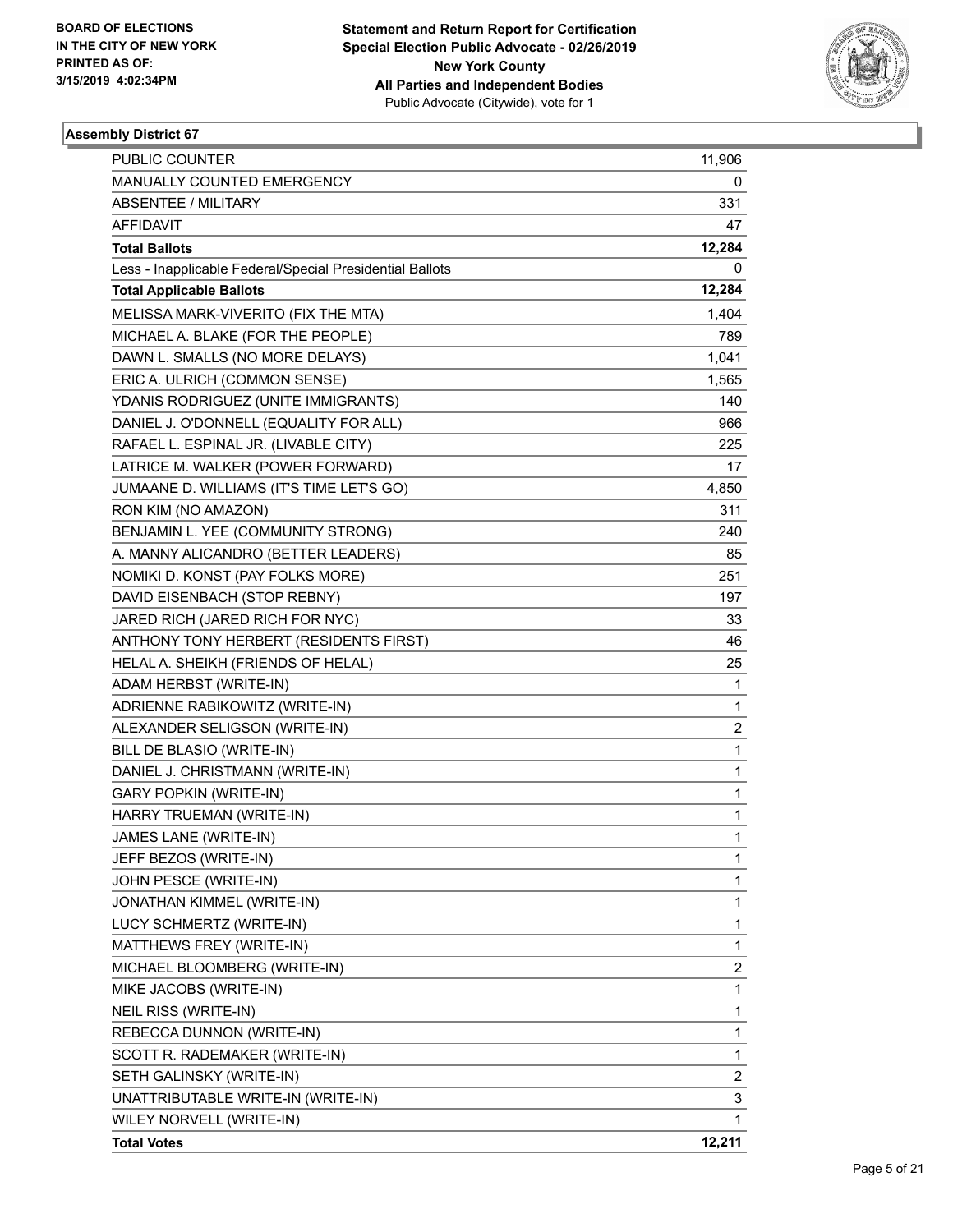

### Unrecorded 73 **Assembly District 68**

| טט וטווע שוטוו                                           |              |
|----------------------------------------------------------|--------------|
| PUBLIC COUNTER                                           | 7,745        |
| MANUALLY COUNTED EMERGENCY                               | 0            |
| <b>ABSENTEE / MILITARY</b>                               | 331          |
| <b>AFFIDAVIT</b>                                         | 45           |
| <b>Total Ballots</b>                                     | 8,121        |
| Less - Inapplicable Federal/Special Presidential Ballots | 0            |
| <b>Total Applicable Ballots</b>                          | 8,121        |
| MELISSA MARK-VIVERITO (FIX THE MTA)                      | 2,609        |
| MICHAEL A. BLAKE (FOR THE PEOPLE)                        | 803          |
| DAWN L. SMALLS (NO MORE DELAYS)                          | 370          |
| ERIC A. ULRICH (COMMON SENSE)                            | 401          |
| YDANIS RODRIGUEZ (UNITE IMMIGRANTS)                      | 496          |
| DANIEL J. O'DONNELL (EQUALITY FOR ALL)                   | 178          |
| RAFAEL L. ESPINAL JR. (LIVABLE CITY)                     | 154          |
| LATRICE M. WALKER (POWER FORWARD)                        | 43           |
| JUMAANE D. WILLIAMS (IT'S TIME LET'S GO)                 | 2,397        |
| RON KIM (NO AMAZON)                                      | 108          |
| BENJAMIN L. YEE (COMMUNITY STRONG)                       | 89           |
| A. MANNY ALICANDRO (BETTER LEADERS)                      | 50           |
| NOMIKI D. KONST (PAY FOLKS MORE)                         | 169          |
| DAVID EISENBACH (STOP REBNY)                             | 34           |
| JARED RICH (JARED RICH FOR NYC)                          | 11           |
| ANTHONY TONY HERBERT (RESIDENTS FIRST)                   | 40           |
| HELAL A. SHEIKH (FRIENDS OF HELAL)                       | 68           |
| DANNY RODRIGUEZ (WRITE-IN)                               | $\mathbf{1}$ |
| <b>GWEN GOODWIN (WRITE-IN)</b>                           | $\mathbf 1$  |
| HARPER DE KATT (WRITE-IN)                                | $\mathbf 1$  |
| KYLIE CRUZ (WRITE-IN)                                    | 1            |
| MICHAEL ZUMBRISKAR (WRITE-IN)                            | 1            |
| RICK SANCHEZ (WRITE-IN)                                  | 1            |
| UNATTRIBUTABLE WRITE-IN (WRITE-IN)                       | 3            |
| <b>Total Votes</b>                                       | 8,029        |
| Unrecorded                                               | 92           |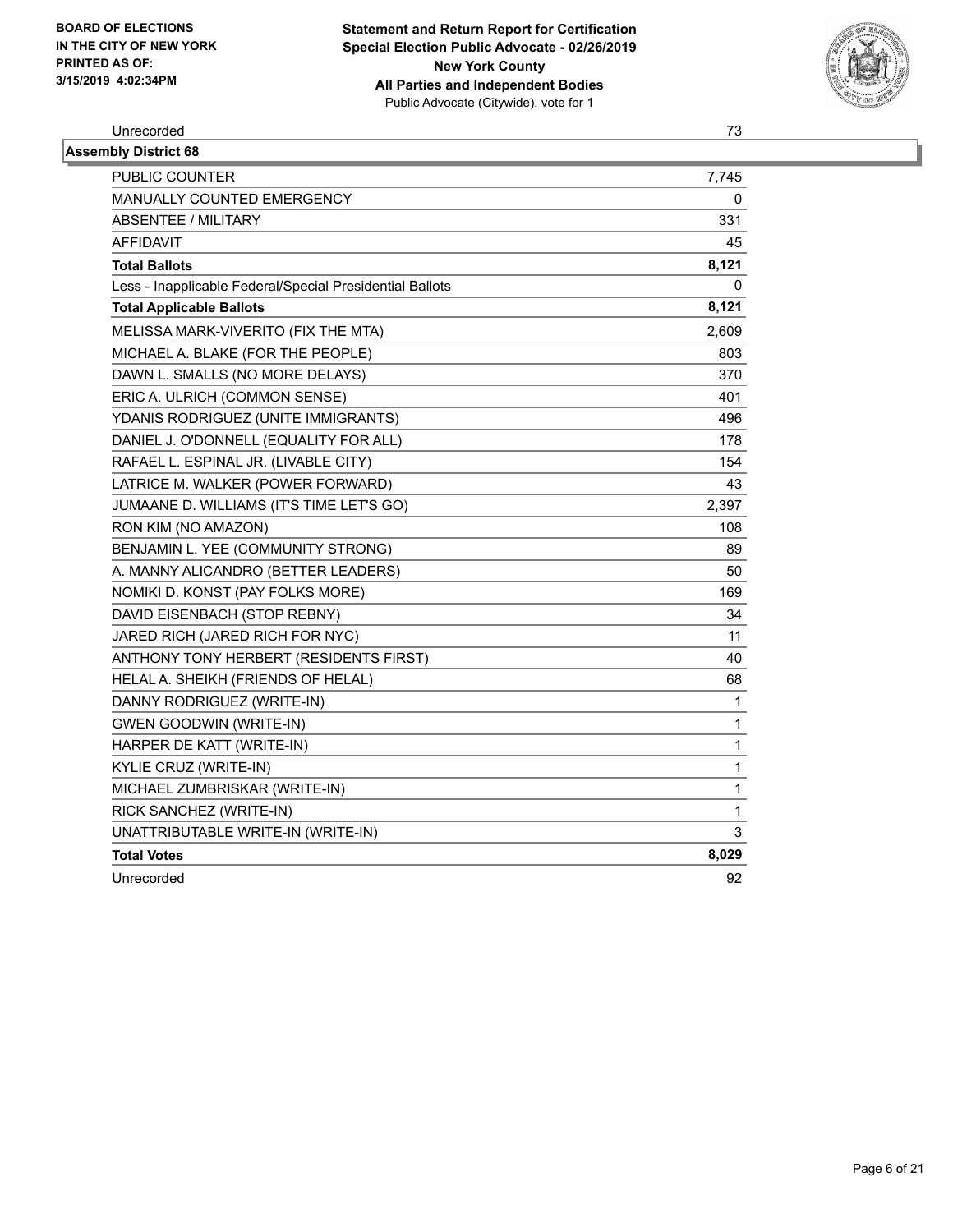

| PUBLIC COUNTER                                           | 13,866                  |
|----------------------------------------------------------|-------------------------|
| MANUALLY COUNTED EMERGENCY                               | 0                       |
| <b>ABSENTEE / MILITARY</b>                               | 403                     |
| AFFIDAVIT                                                | 43                      |
| <b>Total Ballots</b>                                     | 14,312                  |
| Less - Inapplicable Federal/Special Presidential Ballots | 0                       |
| <b>Total Applicable Ballots</b>                          | 14,312                  |
| MELISSA MARK-VIVERITO (FIX THE MTA)                      | 1,735                   |
| MICHAEL A. BLAKE (FOR THE PEOPLE)                        | 780                     |
| DAWN L. SMALLS (NO MORE DELAYS)                          | 893                     |
| ERIC A. ULRICH (COMMON SENSE)                            | 908                     |
| YDANIS RODRIGUEZ (UNITE IMMIGRANTS)                      | 568                     |
| DANIEL J. O'DONNELL (EQUALITY FOR ALL)                   | 2,770                   |
| RAFAEL L. ESPINAL JR. (LIVABLE CITY)                     | 256                     |
| LATRICE M. WALKER (POWER FORWARD)                        | 37                      |
| JUMAANE D. WILLIAMS (IT'S TIME LET'S GO)                 | 5,454                   |
| RON KIM (NO AMAZON)                                      | 224                     |
| BENJAMIN L. YEE (COMMUNITY STRONG)                       | 180                     |
| A. MANNY ALICANDRO (BETTER LEADERS)                      | 33                      |
| NOMIKI D. KONST (PAY FOLKS MORE)                         | 236                     |
| DAVID EISENBACH (STOP REBNY)                             | 84                      |
| JARED RICH (JARED RICH FOR NYC)                          | 17                      |
| ANTHONY TONY HERBERT (RESIDENTS FIRST)                   | 37                      |
| HELAL A. SHEIKH (FRIENDS OF HELAL)                       | 10                      |
| BETO O'ROURKE (WRITE-IN)                                 | 1                       |
| CHARLIE GROSSO (WRITE-IN)                                | $\mathbf{1}$            |
| GEORGE LEVENSON KEOHANE (WRITE-IN)                       | $\mathbf{1}$            |
| <b>GERLADINE MILLER (WRITE-IN)</b>                       | $\mathbf{1}$            |
| HAZEL GROSSO (WRITE-IN)                                  | $\mathbf{1}$            |
| JAMES LANE (WRITE-IN)                                    | 2                       |
| LAMARR RENEE (WRITE-IN)                                  | $\mathbf{1}$            |
| MILAGROS ORELLANO (WRITE-IN)                             | 1                       |
| ROSE NG (WRITE-IN)                                       | $\overline{\mathbf{c}}$ |
| SAMUEL MILLER (WRITE-IN)                                 | 1                       |
| SCOTT R. RADEMAKER (WRITE-IN)                            | $\mathbf{1}$            |
| SETH GALINSKY (WRITE-IN)                                 | $\mathbf{1}$            |
| UNATTRIBUTABLE WRITE-IN (WRITE-IN)                       | 8                       |
| <b>Total Votes</b>                                       | 14,244                  |
| Unrecorded                                               | 68                      |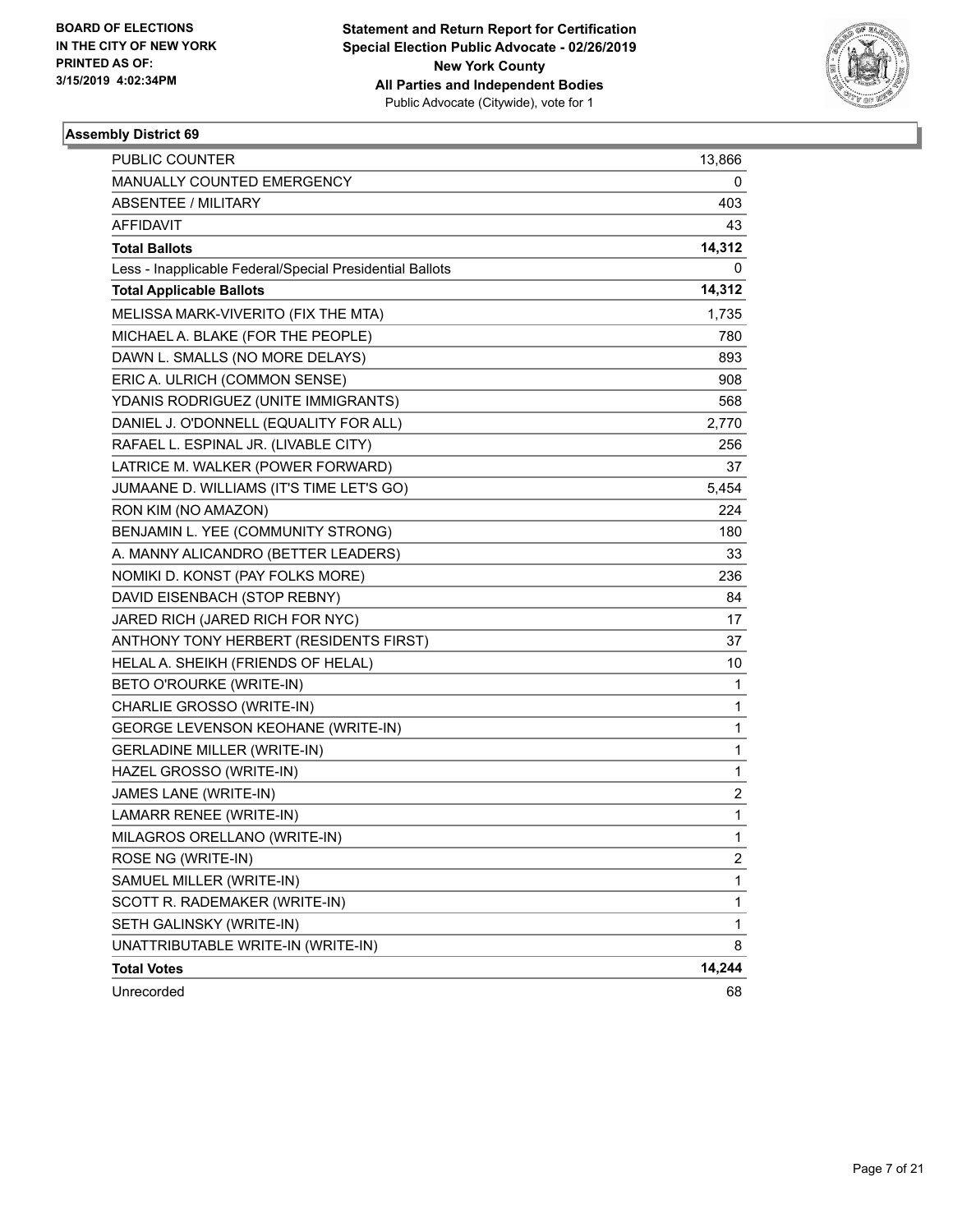

| PUBLIC COUNTER                                           | 10,660 |
|----------------------------------------------------------|--------|
| <b>MANUALLY COUNTED EMERGENCY</b>                        | 0      |
| <b>ABSENTEE / MILITARY</b>                               | 399    |
| AFFIDAVIT                                                | 53     |
| <b>Total Ballots</b>                                     | 11,112 |
| Less - Inapplicable Federal/Special Presidential Ballots | 0      |
| <b>Total Applicable Ballots</b>                          | 11,112 |
| MELISSA MARK-VIVERITO (FIX THE MTA)                      | 1,115  |
| MICHAEL A. BLAKE (FOR THE PEOPLE)                        | 1,436  |
| DAWN L. SMALLS (NO MORE DELAYS)                          | 555    |
| ERIC A. ULRICH (COMMON SENSE)                            | 196    |
| YDANIS RODRIGUEZ (UNITE IMMIGRANTS)                      | 942    |
| DANIEL J. O'DONNELL (EQUALITY FOR ALL)                   | 364    |
| RAFAEL L. ESPINAL JR. (LIVABLE CITY)                     | 207    |
| LATRICE M. WALKER (POWER FORWARD)                        | 69     |
| JUMAANE D. WILLIAMS (IT'S TIME LET'S GO)                 | 5,613  |
| RON KIM (NO AMAZON)                                      | 87     |
| BENJAMIN L. YEE (COMMUNITY STRONG)                       | 73     |
| A. MANNY ALICANDRO (BETTER LEADERS)                      | 26     |
| NOMIKI D. KONST (PAY FOLKS MORE)                         | 191    |
| DAVID EISENBACH (STOP REBNY)                             | 31     |
| JARED RICH (JARED RICH FOR NYC)                          | 8      |
| ANTHONY TONY HERBERT (RESIDENTS FIRST)                   | 59     |
| HELAL A. SHEIKH (FRIENDS OF HELAL)                       | 16     |
| BISHOP DONAL ZWORSKIE YARBOROUGH (WRITE-IN)              | 1      |
| CARDI B (WRITE-IN)                                       | 1      |
| DAVID DINKINS (WRITE-IN)                                 | 1      |
| DONALD TRUMP (WRITE-IN)                                  | 1      |
| IFY IKE (WRITE-IN)                                       | 1      |
| KENBIE JOHNSON (WRITE-IN)                                | 1      |
| MARK A. TORRES (WRITE-IN)                                | 1      |
| MARK TORRES (WRITE-IN)                                   | 1      |
| SETH GALINSKY (WRITE-IN)                                 | 1      |
| UNATTRIBUTABLE WRITE-IN (WRITE-IN)                       | 1      |
| UNCOUNTED WRITE-IN PER STATUTE (WRITE-IN)                | 1      |
| <b>Total Votes</b>                                       | 10,999 |
| Unrecorded                                               | 113    |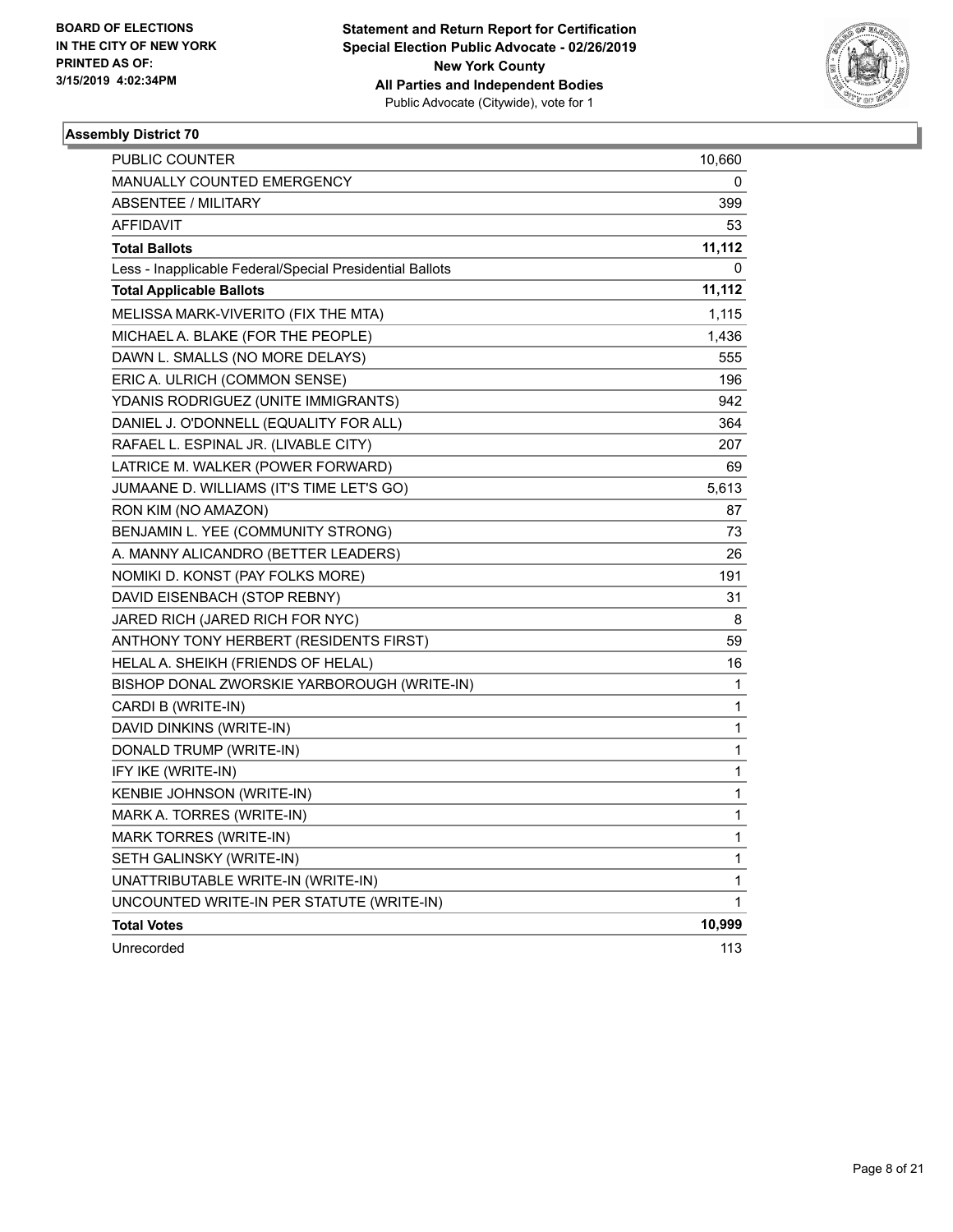

| PUBLIC COUNTER                                           | 10,894       |
|----------------------------------------------------------|--------------|
| <b>MANUALLY COUNTED EMERGENCY</b>                        | 0            |
| <b>ABSENTEE / MILITARY</b>                               | 327          |
| AFFIDAVIT                                                | 75           |
| <b>Total Ballots</b>                                     | 11,296       |
| Less - Inapplicable Federal/Special Presidential Ballots | 0            |
| <b>Total Applicable Ballots</b>                          | 11,296       |
| MELISSA MARK-VIVERITO (FIX THE MTA)                      | 1,615        |
| MICHAEL A. BLAKE (FOR THE PEOPLE)                        | 852          |
| DAWN L. SMALLS (NO MORE DELAYS)                          | 486          |
| ERIC A. ULRICH (COMMON SENSE)                            | 310          |
| YDANIS RODRIGUEZ (UNITE IMMIGRANTS)                      | 2,269        |
| DANIEL J. O'DONNELL (EQUALITY FOR ALL)                   | 396          |
| RAFAEL L. ESPINAL JR. (LIVABLE CITY)                     | 273          |
| LATRICE M. WALKER (POWER FORWARD)                        | 43           |
| JUMAANE D. WILLIAMS (IT'S TIME LET'S GO)                 | 4,354        |
| RON KIM (NO AMAZON)                                      | 93           |
| BENJAMIN L. YEE (COMMUNITY STRONG)                       | 89           |
| A. MANNY ALICANDRO (BETTER LEADERS)                      | 37           |
| NOMIKI D. KONST (PAY FOLKS MORE)                         | 249          |
| DAVID EISENBACH (STOP REBNY)                             | 53           |
| JARED RICH (JARED RICH FOR NYC)                          | 6            |
| ANTHONY TONY HERBERT (RESIDENTS FIRST)                   | 48           |
| HELAL A. SHEIKH (FRIENDS OF HELAL)                       | 6            |
| CORY KADAMANI (WRITE-IN)                                 | 1            |
| ELISABETH BENNET (WRITE-IN)                              | 1            |
| HAWEY WALETZKO (WRITE-IN)                                | 1            |
| JUSTIN PATRICK HASHIMOTO (WRITE-IN)                      | 1            |
| LUIS TEJADA (WRITE-IN)                                   | 3            |
| MIKE ZUMBLESKAS (WRITE-IN)                               | 1            |
| PEDRO KAMIROZ (WRITE-IN)                                 | 1            |
| RAYVON WEAVER (WRITE-IN)                                 | $\mathbf{1}$ |
| SETH GALINSKY (WRITE-IN)                                 | 1            |
| SUSAN JUNG (WRITE-IN)                                    | 1            |
| TAVIA BROWNSTEIN (WRITE-IN)                              | 1            |
| UNATTRIBUTABLE WRITE-IN (WRITE-IN)                       | 4            |
| UNCOUNTED WRITE-IN PER STATUTE (WRITE-IN)                | 1            |
| YDANIS RODRIGUEZ (WRITE-IN)                              | $\mathbf{1}$ |
| <b>Total Votes</b>                                       | 11,198       |
| Unrecorded                                               | 98           |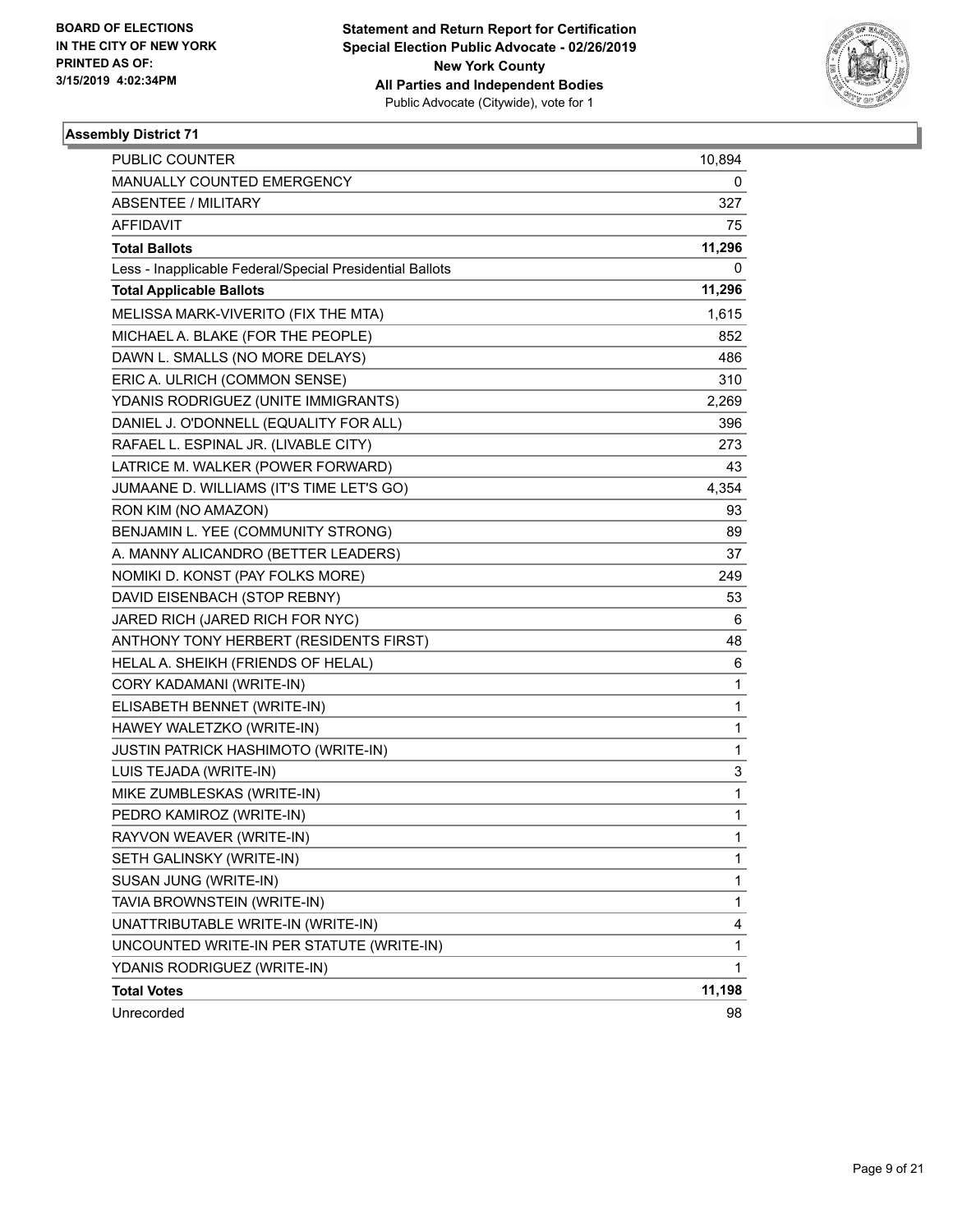

| PUBLIC COUNTER                                           | 9,007                   |
|----------------------------------------------------------|-------------------------|
| MANUALLY COUNTED EMERGENCY                               | 0                       |
| ABSENTEE / MILITARY                                      | 191                     |
| AFFIDAVIT                                                | 76                      |
| <b>Total Ballots</b>                                     | 9,274                   |
| Less - Inapplicable Federal/Special Presidential Ballots | 0                       |
| <b>Total Applicable Ballots</b>                          | 9,274                   |
| MELISSA MARK-VIVERITO (FIX THE MTA)                      | 1,737                   |
| MICHAEL A. BLAKE (FOR THE PEOPLE)                        | 339                     |
| DAWN L. SMALLS (NO MORE DELAYS)                          | 304                     |
| ERIC A. ULRICH (COMMON SENSE)                            | 264                     |
| YDANIS RODRIGUEZ (UNITE IMMIGRANTS)                      | 3,754                   |
| DANIEL J. O'DONNELL (EQUALITY FOR ALL)                   | 292                     |
| RAFAEL L. ESPINAL JR. (LIVABLE CITY)                     | 231                     |
| LATRICE M. WALKER (POWER FORWARD)                        | 21                      |
| JUMAANE D. WILLIAMS (IT'S TIME LET'S GO)                 | 1,719                   |
| RON KIM (NO AMAZON)                                      | 73                      |
| BENJAMIN L. YEE (COMMUNITY STRONG)                       | 58                      |
| A. MANNY ALICANDRO (BETTER LEADERS)                      | 38                      |
| NOMIKI D. KONST (PAY FOLKS MORE)                         | 202                     |
| DAVID EISENBACH (STOP REBNY)                             | 76                      |
| JARED RICH (JARED RICH FOR NYC)                          | 4                       |
| ANTHONY TONY HERBERT (RESIDENTS FIRST)                   | 18                      |
| HELAL A. SHEIKH (FRIENDS OF HELAL)                       | 8                       |
| ADAM LEIDERER (WRITE-IN)                                 | 1                       |
| ADRIANO ESFALLA (WRITE-IN)                               | 1                       |
| ALEX JALLOT (WRITE-IN)                                   | 1                       |
| COREY JOHNSON (WRITE-IN)                                 | 1                       |
| JAMES LANE (WRITE-IN)                                    | 3                       |
| <b>JASON LAUFER (WRITE-IN)</b>                           | 1                       |
| JOHN LIU (WRITE-IN)                                      | 1                       |
| LUIS TEJADA (WRITE-IN)                                   | $\mathbf{1}$            |
| MICHAEL BLOOMBERG (WRITE-IN)                             | 1                       |
| MICHELLE OBAMA (WRITE-IN)                                | 1                       |
| ROBERT MUELLER (WRITE-IN)                                | 1                       |
| RUBEN DIAZ (WRITE-IN)                                    | $\mathbf 1$             |
| UNATTRIBUTABLE WRITE-IN (WRITE-IN)                       | $\overline{\mathbf{c}}$ |
| ZEPHYR TEACHOUT (WRITE-IN)                               | 1                       |
| <b>Total Votes</b>                                       | 9,155                   |
| Unrecorded                                               | 119                     |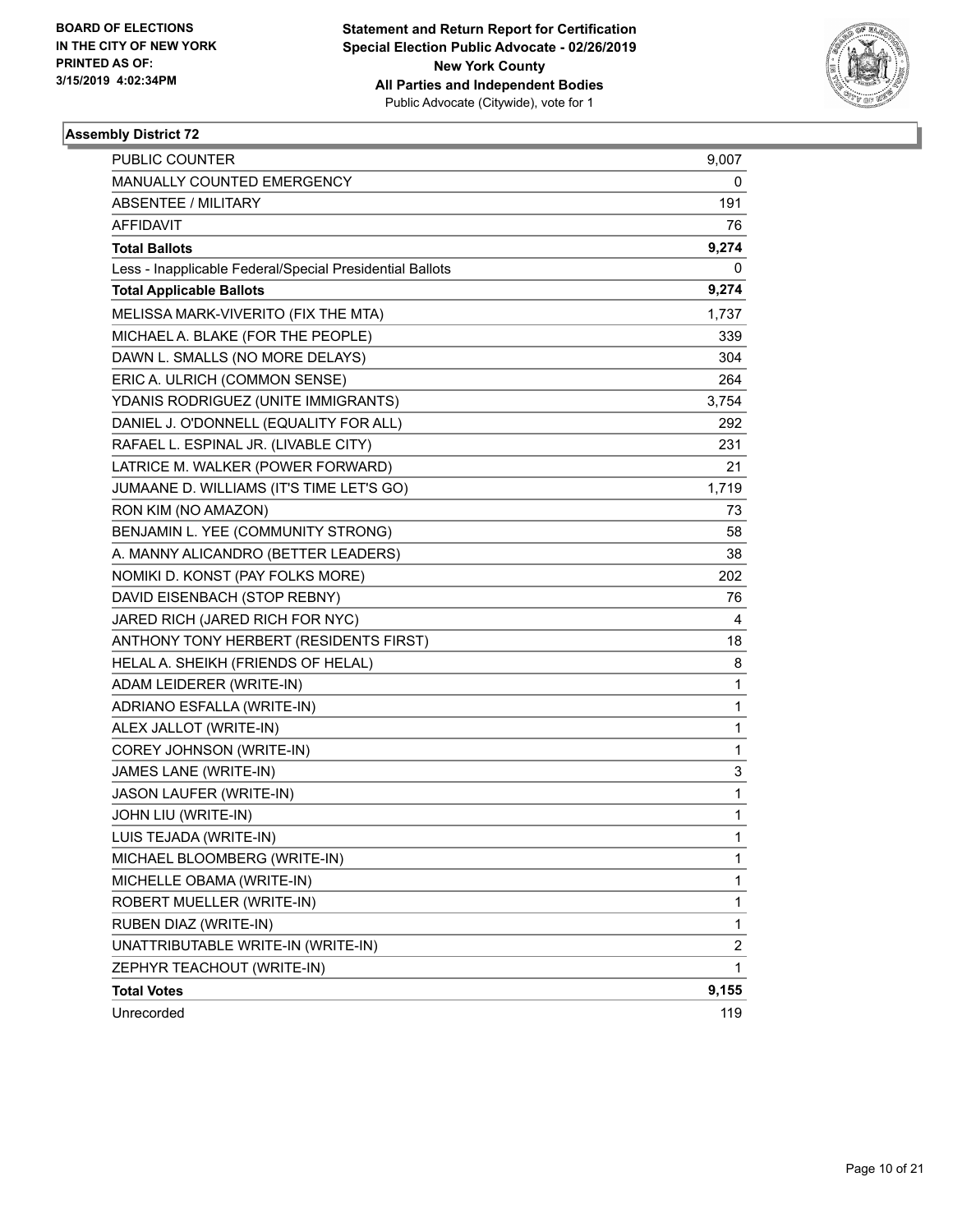

| <b>PUBLIC COUNTER</b>                                    | 7,900        |
|----------------------------------------------------------|--------------|
| MANUALLY COUNTED EMERGENCY                               | 0            |
| <b>ABSENTEE / MILITARY</b>                               | 356          |
| AFFIDAVIT                                                | 30           |
| <b>Total Ballots</b>                                     | 8,286        |
| Less - Inapplicable Federal/Special Presidential Ballots | 0            |
| <b>Total Applicable Ballots</b>                          | 8,286        |
| MELISSA MARK-VIVERITO (FIX THE MTA)                      | 843          |
| MICHAEL A. BLAKE (FOR THE PEOPLE)                        | 543          |
| DAWN L. SMALLS (NO MORE DELAYS)                          | 604          |
| ERIC A. ULRICH (COMMON SENSE)                            | 2,358        |
| YDANIS RODRIGUEZ (UNITE IMMIGRANTS)                      | 42           |
| DANIEL J. O'DONNELL (EQUALITY FOR ALL)                   | 394          |
| RAFAEL L. ESPINAL JR. (LIVABLE CITY)                     | 140          |
| LATRICE M. WALKER (POWER FORWARD)                        | 16           |
| JUMAANE D. WILLIAMS (IT'S TIME LET'S GO)                 | 2,411        |
| RON KIM (NO AMAZON)                                      | 267          |
| BENJAMIN L. YEE (COMMUNITY STRONG)                       | 208          |
| A. MANNY ALICANDRO (BETTER LEADERS)                      | 74           |
| NOMIKI D. KONST (PAY FOLKS MORE)                         | 140          |
| DAVID EISENBACH (STOP REBNY)                             | 104          |
| JARED RICH (JARED RICH FOR NYC)                          | 32           |
| ANTHONY TONY HERBERT (RESIDENTS FIRST)                   | 25           |
| HELAL A. SHEIKH (FRIENDS OF HELAL)                       | 5            |
| ANITA L. CAMPBELL (WRITE-IN)                             | $\mathbf{1}$ |
| ANNE MARIE NOWAK (WRITE-IN)                              | $\mathbf{1}$ |
| AUSTIN TYLER ROGERS (WRITE-IN)                           | $\mathbf{1}$ |
| BENNY HARPER (WRITE-IN)                                  | $\mathbf{1}$ |
| CYNTHIA NIXON (WRITE-IN)                                 | $\mathbf{1}$ |
| DANIEL SHAFFER (WRITE-IN)                                | 1            |
| DONALD TRUMP (WRITE-IN)                                  | 1            |
| <b>GUSTAVE DEVELASCO (WRITE-IN)</b>                      | 1            |
| <b>GWEN GOODMAN (WRITE-IN)</b>                           | 1            |
| <b>GWEN GOODWIN (WRITE-IN)</b>                           | 1            |
| ISAAC AMBROSE MOORE (WRITE-IN)                           | $\mathbf{1}$ |
| JAMES LANE (WRITE-IN)                                    | 2            |
| JONATHAN KIMMEL (WRITE-IN)                               | $\mathbf{1}$ |
| KATHERINE ILOVAR (WRITE-IN)                              | $\mathbf{1}$ |
| LAUREN ROSE (WRITE-IN)                                   | 1            |
| MARA DAVIS (WRITE-IN)                                    | 1            |
| MELISSA LEDERE (WRITE-IN)                                | $\mathbf{1}$ |
| MICHAEL ZUMBLASKAS (WRITE-IN)                            | 1            |
| MICHAEL ZUMBLUSIAS (WRITE-IN)                            | $\mathbf{1}$ |
| MIRIAM MAISEL (WRITE-IN)                                 | $\mathbf{1}$ |
| MITCHELL B. TENZER (WRITE-IN)                            | 1            |
| UNATTRIBUTABLE WRITE-IN (WRITE-IN)                       | 8            |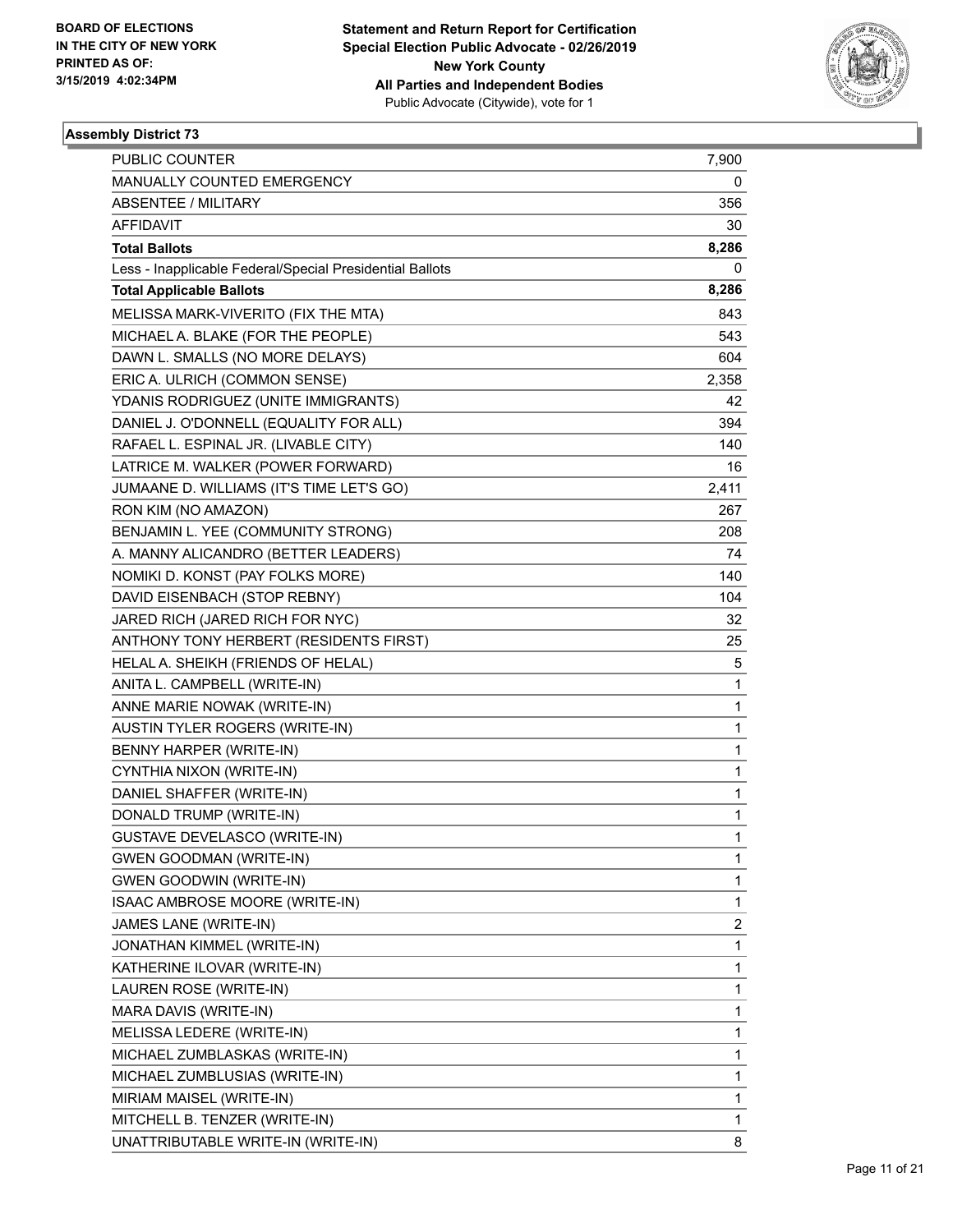

| UNCOUNTED WRITE-IN PER STATUTE (WRITE-IN) |    |
|-------------------------------------------|----|
| <b>Total Votes</b>                        |    |
| Unrecorded                                | 49 |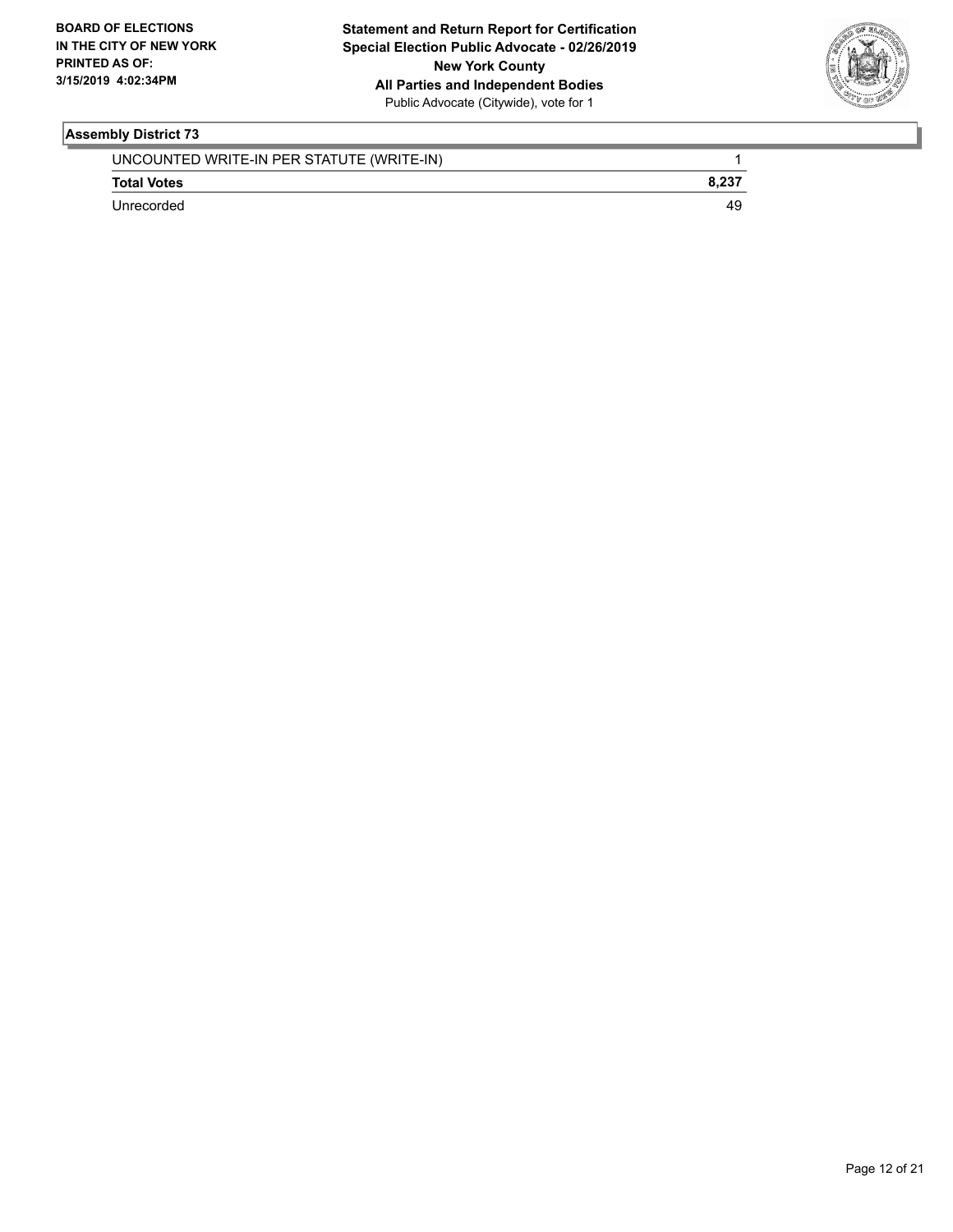

| <b>PUBLIC COUNTER</b>                                    | 8,913                   |
|----------------------------------------------------------|-------------------------|
| MANUALLY COUNTED EMERGENCY                               | 0                       |
| <b>ABSENTEE / MILITARY</b>                               | 254                     |
| AFFIDAVIT                                                | 28                      |
| <b>Total Ballots</b>                                     | 9,195                   |
| Less - Inapplicable Federal/Special Presidential Ballots | 0                       |
| <b>Total Applicable Ballots</b>                          | 9,195                   |
| MELISSA MARK-VIVERITO (FIX THE MTA)                      | 1,338                   |
| MICHAEL A. BLAKE (FOR THE PEOPLE)                        | 529                     |
| DAWN L. SMALLS (NO MORE DELAYS)                          | 545                     |
| ERIC A. ULRICH (COMMON SENSE)                            | 1,104                   |
| YDANIS RODRIGUEZ (UNITE IMMIGRANTS)                      | 254                     |
| DANIEL J. O'DONNELL (EQUALITY FOR ALL)                   | 559                     |
| RAFAEL L. ESPINAL JR. (LIVABLE CITY)                     | 292                     |
| LATRICE M. WALKER (POWER FORWARD)                        | 37                      |
| JUMAANE D. WILLIAMS (IT'S TIME LET'S GO)                 | 3,128                   |
| RON KIM (NO AMAZON)                                      | 314                     |
| BENJAMIN L. YEE (COMMUNITY STRONG)                       | 363                     |
| A. MANNY ALICANDRO (BETTER LEADERS)                      | 65                      |
| NOMIKI D. KONST (PAY FOLKS MORE)                         | 332                     |
| DAVID EISENBACH (STOP REBNY)                             | 140                     |
| JARED RICH (JARED RICH FOR NYC)                          | 32                      |
| ANTHONY TONY HERBERT (RESIDENTS FIRST)                   | 47                      |
| HELAL A. SHEIKH (FRIENDS OF HELAL)                       | 20                      |
| ANDREW HILLER (WRITE-IN)                                 | 1                       |
| <b>BARBARA HESS (WRITE-IN)</b>                           | 1                       |
| CAROLYN CONABOY (WRITE-IN)                               | $\overline{\mathbf{c}}$ |
| DANIEL GARDODNICK (WRITE-IN)                             | 1                       |
| HOWARD SCOTT RAY (WRITE-IN)                              | 1                       |
| JAMES LANE (WRITE-IN)                                    | 3                       |
| KATHLEEN M. COLLINS (WRITE-IN)                           | $\overline{\mathbf{c}}$ |
| PETER MAKSYMUK (WRITE-IN)                                | $\mathbf{1}$            |
| PREET BHARARA (WRITE-IN)                                 | 1                       |
| ROBERT ROSSI (WRITE-IN)                                  | 3                       |
| ROBERTO ROSSI (WRITE-IN)                                 | 1                       |
| RUDOLPH GIULIANI (WRITE-IN)                              | 1                       |
| SARAH PALIN (WRITE-IN)                                   | 1                       |
| SETH GALINSKY (WRITE-IN)                                 | 3                       |
| SIOBHAN K. NEVILLE (WRITE-IN)                            | 1                       |
| THEO CHINO (WRITE-IN)                                    | 1                       |
| UNATTRIBUTABLE WRITE-IN (WRITE-IN)                       | 7                       |
| WINSTEN NGUYEN (WRITE-IN)                                | 1                       |
| <b>Total Votes</b>                                       | 9,131                   |
| Unrecorded                                               | 64                      |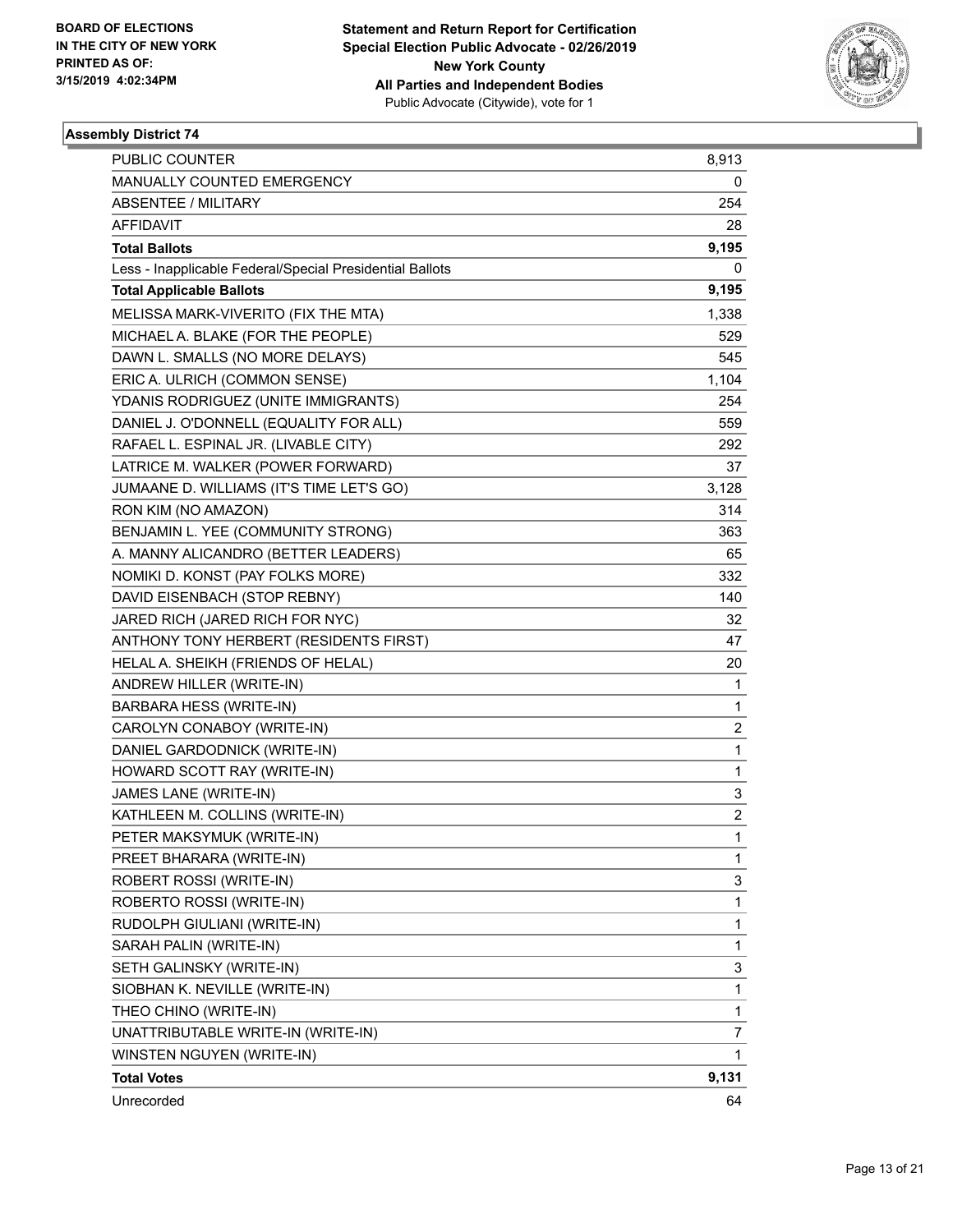

| PUBLIC COUNTER                                           | 8,947          |
|----------------------------------------------------------|----------------|
| MANUALLY COUNTED EMERGENCY                               | 0              |
| <b>ABSENTEE / MILITARY</b>                               | 294            |
| AFFIDAVIT                                                | 21             |
| <b>Total Ballots</b>                                     | 9,262          |
| Less - Inapplicable Federal/Special Presidential Ballots | 0              |
| <b>Total Applicable Ballots</b>                          | 9,262          |
| MELISSA MARK-VIVERITO (FIX THE MTA)                      | 1,260          |
| MICHAEL A. BLAKE (FOR THE PEOPLE)                        | 588            |
| DAWN L. SMALLS (NO MORE DELAYS)                          | 625            |
| ERIC A. ULRICH (COMMON SENSE)                            | 1,068          |
| YDANIS RODRIGUEZ (UNITE IMMIGRANTS)                      | 163            |
| DANIEL J. O'DONNELL (EQUALITY FOR ALL)                   | 804            |
| RAFAEL L. ESPINAL JR. (LIVABLE CITY)                     | 286            |
| LATRICE M. WALKER (POWER FORWARD)                        | 22             |
| JUMAANE D. WILLIAMS (IT'S TIME LET'S GO)                 | 3,269          |
| RON KIM (NO AMAZON)                                      | 264            |
| BENJAMIN L. YEE (COMMUNITY STRONG)                       | 285            |
| A. MANNY ALICANDRO (BETTER LEADERS)                      | 71             |
| NOMIKI D. KONST (PAY FOLKS MORE)                         | 247            |
| DAVID EISENBACH (STOP REBNY)                             | 139            |
| JARED RICH (JARED RICH FOR NYC)                          | 24             |
| ANTHONY TONY HERBERT (RESIDENTS FIRST)                   | 43             |
| HELAL A. SHEIKH (FRIENDS OF HELAL)                       | 8              |
| ABU ABDULLA (WRITE-IN)                                   | 1              |
| ALEXANDRA K. POMERANTZ (WRITE-IN)                        | 1              |
| <b>BEN SHAPIRO (WRITE-IN)</b>                            | 1              |
| CURTIS SLIWA (WRITE-IN)                                  | 1              |
| DANIEL FLAX (WRITE-IN)                                   | 1              |
| ELIZABETH WARREN (WRITE-IN)                              | 1              |
| <b>GALE BREWER (WRITE-IN)</b>                            | 2              |
| JAMES LANE (WRITE-IN)                                    | $\overline{c}$ |
| JOSEPH S. TOWSEN (WRITE-IN)                              | 1              |
| MARYANNE SOULLEY (WRITE-IN)                              | 1              |
| MICHAEL BLOOMBERG (WRITE-IN)                             | 1              |
| MICHAEL ZUMBLUSKAS (WRITE-IN)                            | 1              |
| OWEN BENJAMIN (WRITE-IN)                                 | 1              |
| PREET BHARARA (WRITE-IN)                                 | 1              |
| RACHEL KRONENBERG (WRITE-IN)                             | 1              |
| UNATTRIBUTABLE WRITE-IN (WRITE-IN)                       | 5              |
| <b>Total Votes</b>                                       | 9,188          |
| Unrecorded                                               | 74             |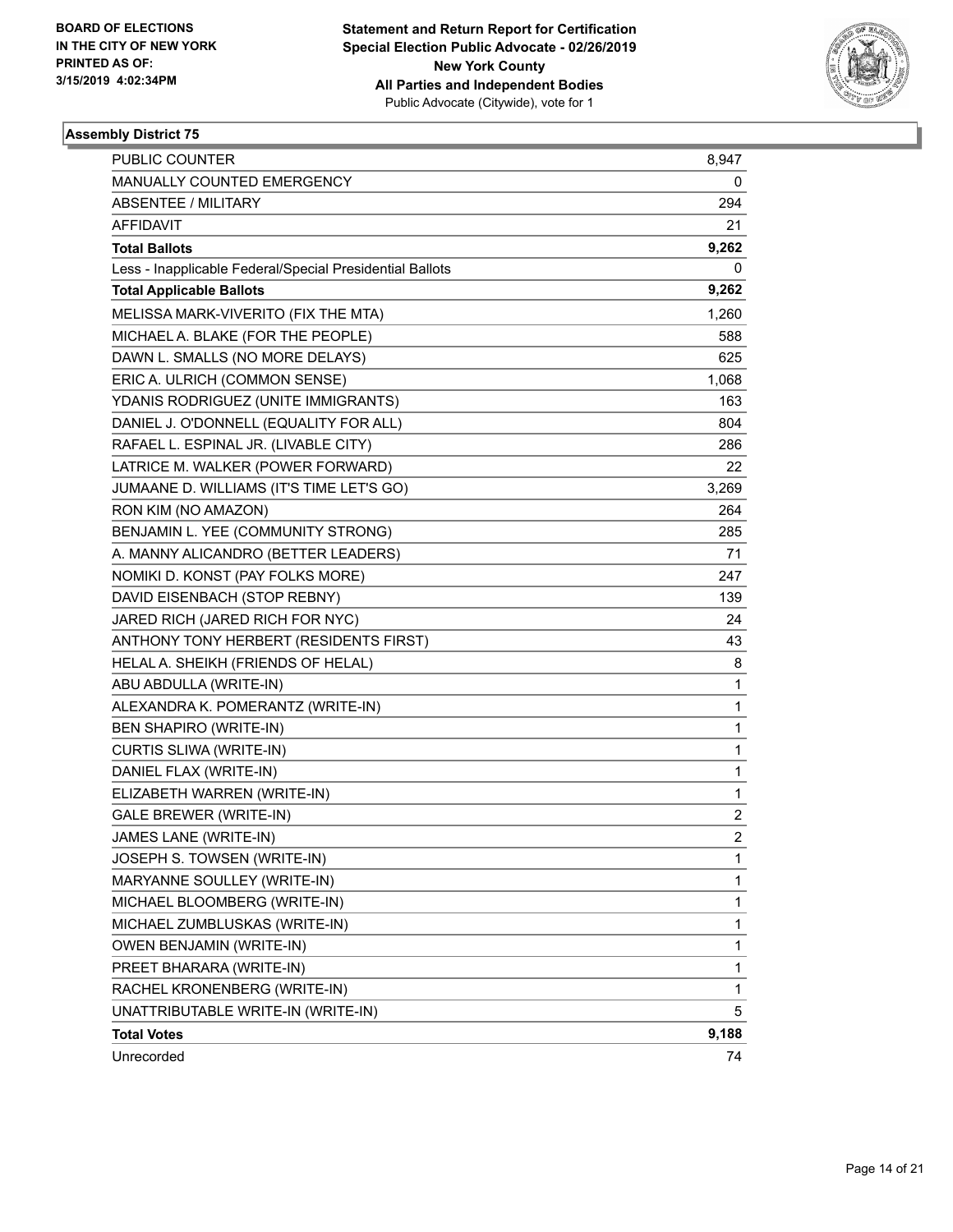

| PUBLIC COUNTER                                           | 8,289          |
|----------------------------------------------------------|----------------|
| MANUALLY COUNTED EMERGENCY                               | 0              |
| <b>ABSENTEE / MILITARY</b>                               | 267            |
| <b>AFFIDAVIT</b>                                         | 33             |
| <b>Total Ballots</b>                                     | 8,589          |
| Less - Inapplicable Federal/Special Presidential Ballots | 0              |
| <b>Total Applicable Ballots</b>                          | 8,589          |
| MELISSA MARK-VIVERITO (FIX THE MTA)                      | 922            |
| MICHAEL A. BLAKE (FOR THE PEOPLE)                        | 640            |
| DAWN L. SMALLS (NO MORE DELAYS)                          | 619            |
| ERIC A. ULRICH (COMMON SENSE)                            | 2,005          |
| YDANIS RODRIGUEZ (UNITE IMMIGRANTS)                      | 69             |
| DANIEL J. O'DONNELL (EQUALITY FOR ALL)                   | 483            |
| RAFAEL L. ESPINAL JR. (LIVABLE CITY)                     | 198            |
| LATRICE M. WALKER (POWER FORWARD)                        | $15\,$         |
| JUMAANE D. WILLIAMS (IT'S TIME LET'S GO)                 | 2,693          |
| RON KIM (NO AMAZON)                                      | 200            |
| BENJAMIN L. YEE (COMMUNITY STRONG)                       | 162            |
| A. MANNY ALICANDRO (BETTER LEADERS)                      | 102            |
| NOMIKI D. KONST (PAY FOLKS MORE)                         | 205            |
| DAVID EISENBACH (STOP REBNY)                             | 107            |
| JARED RICH (JARED RICH FOR NYC)                          | 45             |
| ANTHONY TONY HERBERT (RESIDENTS FIRST)                   | 23             |
| HELAL A. SHEIKH (FRIENDS OF HELAL)                       | 4              |
| ARPAD DROTOS (WRITE-IN)                                  | 1              |
| ARTHUR FLUG (WRITE-IN)                                   | 1              |
| BENJAMIN MEHINY (WRITE-IN)                               | 1              |
| DEENA SHERWOOD (WRITE-IN)                                | 1              |
| ED POTTER (WRITE-IN)                                     | 1              |
| <b>GRACE ROSE CURLEY (WRITE-IN)</b>                      | 1              |
| <b>GWEN GOODWIN (WRITE-IN)</b>                           | 1              |
| JAMES LANE (WRITE-IN)                                    | $\overline{c}$ |
| JEFFERY FISHER (WRITE-IN)                                | 1              |
| JENNIFER WALLS (WRITE-IN)                                | 1              |
| LAWRENCE D. JACOBS (WRITE-IN)                            | 1              |
| MALCOLM X (WRITE-IN)                                     | 1              |
| MARK M. RUBIN (WRITE-IN)                                 | 1              |
| MATTHEW P. ROSENBERG (WRITE-IN)                          | 1              |
| MICHAEL STARZAN (WRITE-IN)                               | 1              |
| MICHAEL ZUMBLASKAS (WRITE-IN)                            | 1              |
| MICHAEL ZUMBLUSKAS (WRITE-IN)                            | 1              |
| RICHARD C. O'COMER (WRITE-IN)                            | 1              |
| ROBERT ADAMS (WRITE-IN)                                  | 1              |
| RON PAUL (WRITE-IN)                                      | 1              |
| SCOTT MCCARTHY (WRITE-IN)                                | 1              |
| SPIKE LEE (WRITE-IN)                                     | 1              |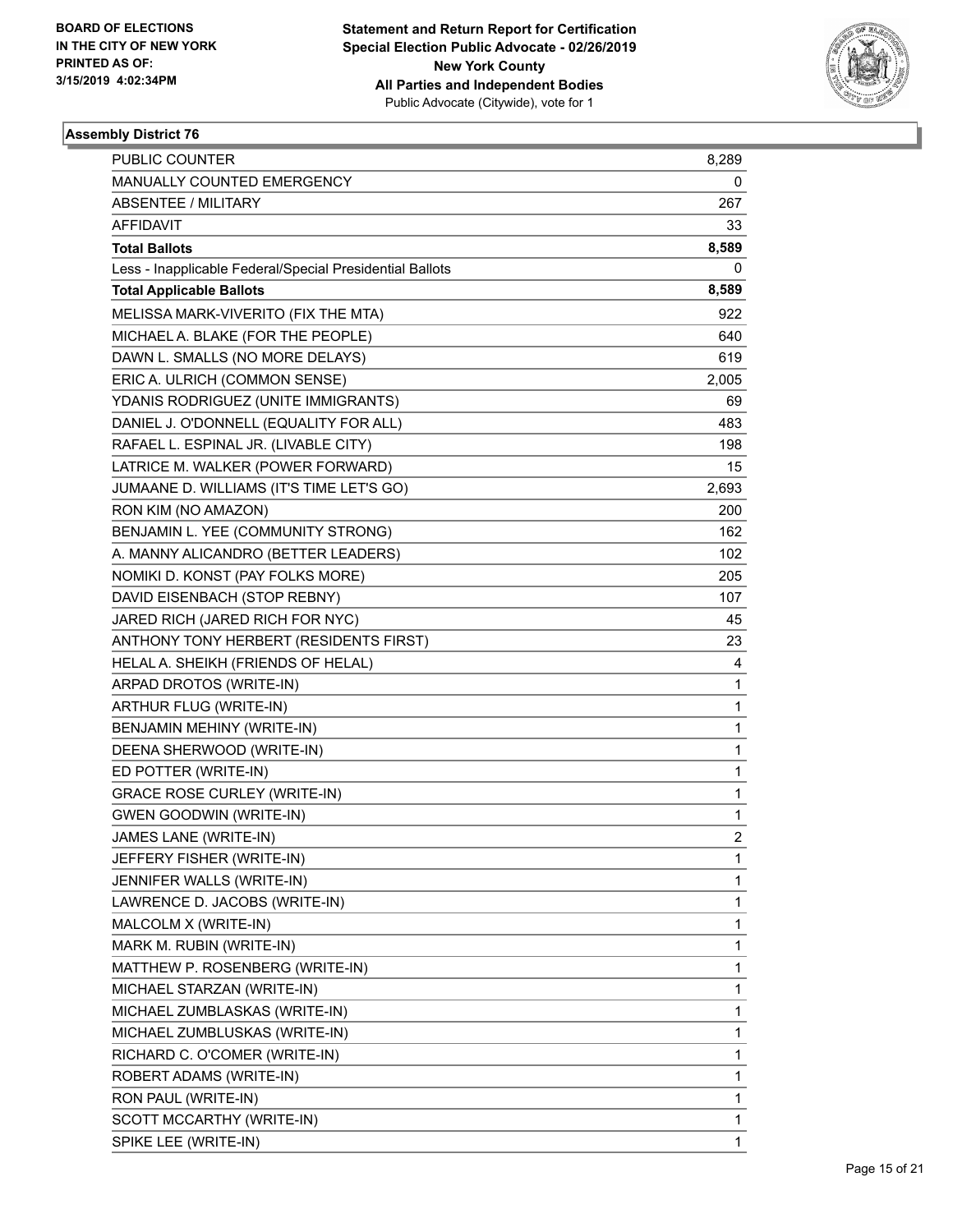

| Unrecorded                                | 64    |
|-------------------------------------------|-------|
| <b>Total Votes</b>                        | 8.525 |
| UNCOUNTED WRITE-IN PER STATUTE (WRITE-IN) |       |
| UNATTRIBUTABLE WRITE-IN (WRITE-IN)        | 8     |
| TAMMY MELTZER (WRITE-IN)                  |       |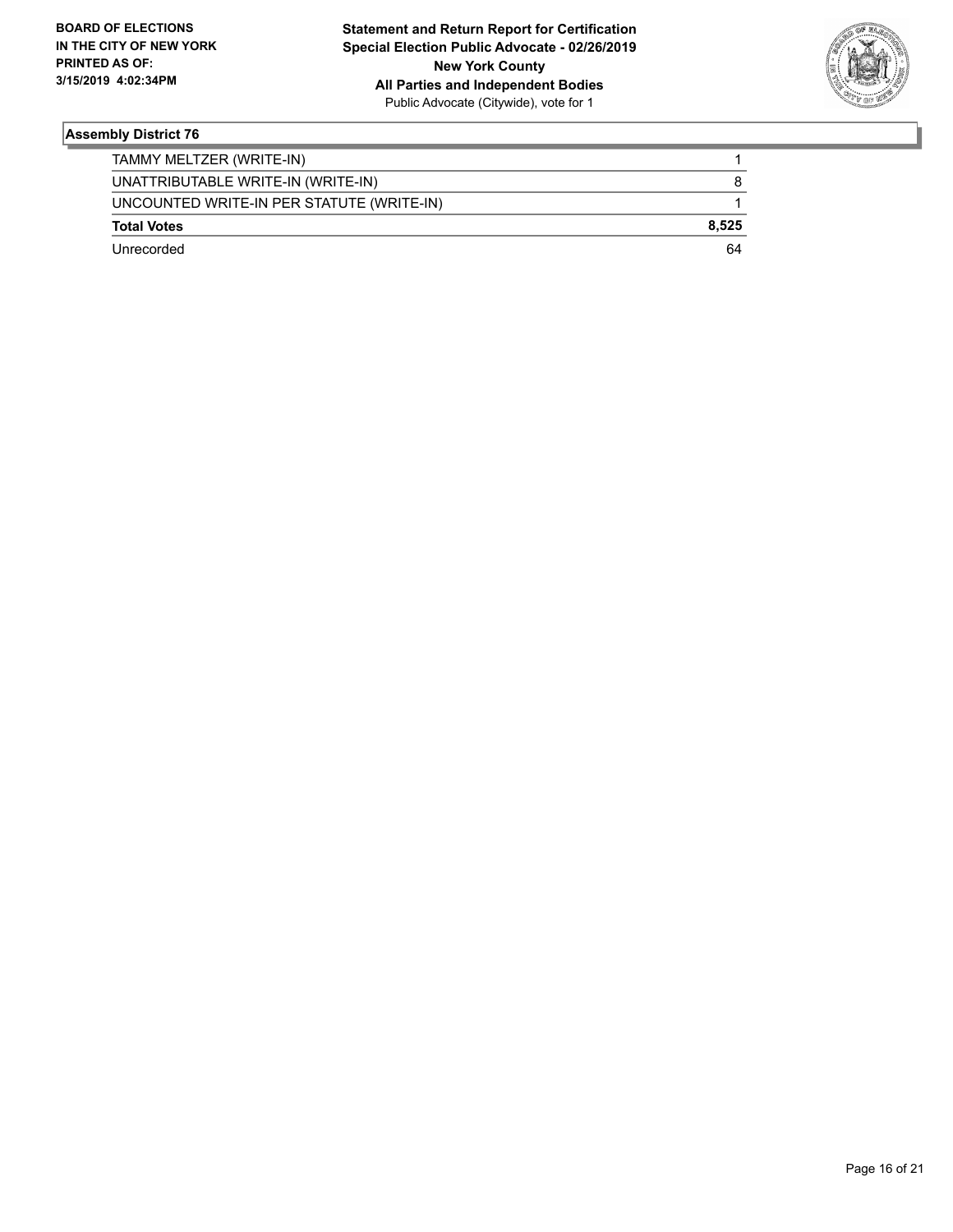

| PUBLIC COUNTER                                           | 115,243        |
|----------------------------------------------------------|----------------|
| MANUALLY COUNTED EMERGENCY                               | 0              |
| <b>ABSENTEE / MILITARY</b>                               | 3,568          |
| AFFIDAVIT                                                | 504            |
| <b>Total Ballots</b>                                     | 119,315        |
| Less - Inapplicable Federal/Special Presidential Ballots | 0              |
| <b>Total Applicable Ballots</b>                          | 119,315        |
| MELISSA MARK-VIVERITO (FIX THE MTA)                      | 16,611         |
| MICHAEL A. BLAKE (FOR THE PEOPLE)                        | 8,139          |
| DAWN L. SMALLS (NO MORE DELAYS)                          | 7,134          |
| ERIC A. ULRICH (COMMON SENSE)                            | 12,106         |
| YDANIS RODRIGUEZ (UNITE IMMIGRANTS)                      | 8,995          |
| DANIEL J. O'DONNELL (EQUALITY FOR ALL)                   | 7,929          |
| RAFAEL L. ESPINAL JR. (LIVABLE CITY)                     | 2,802          |
| LATRICE M. WALKER (POWER FORWARD)                        | 366            |
| JUMAANE D. WILLIAMS (IT'S TIME LET'S GO)                 | 41,822         |
| RON KIM (NO AMAZON)                                      | 2,710          |
| BENJAMIN L. YEE (COMMUNITY STRONG)                       | 3,811          |
| A. MANNY ALICANDRO (BETTER LEADERS)                      | 677            |
| NOMIKI D. KONST (PAY FOLKS MORE)                         | 2,739          |
| DAVID EISENBACH (STOP REBNY)                             | 1,407          |
| JARED RICH (JARED RICH FOR NYC)                          | 242            |
| ANTHONY TONY HERBERT (RESIDENTS FIRST)                   | 438            |
| HELAL A. SHEIKH (FRIENDS OF HELAL)                       | 195            |
| ABU ABDULLA (WRITE-IN)                                   | 1              |
| ADAM HERBST (WRITE-IN)                                   | 1              |
| ADAM LEIDERER (WRITE-IN)                                 | 1              |
| ADRIANO ESFALLA (WRITE-IN)                               | 1              |
| ADRIENNE RABIKOWITZ (WRITE-IN)                           | 1              |
| ALEX JALLOT (WRITE-IN)                                   | 1              |
| ALEXANDER SELIGSON (WRITE-IN)                            | $\overline{c}$ |
| ALEXANDRA K. POMERANTZ (WRITE-IN)                        | 1              |
| ANDREW HILLER (WRITE-IN)                                 | 1              |
| ANDREW LANZA (WRITE-IN)                                  | 1              |
| ANITA L. CAMPBELL (WRITE-IN)                             | 1              |
| ANNE MARIE NOWAK (WRITE-IN)                              | 1              |
| ARPAD DROTOS (WRITE-IN)                                  | 1              |
| ARTHUR FLUG (WRITE-IN)                                   | 1              |
| AUDREY STYLES (WRITE-IN)                                 | 1              |
| AUSTIN TYLER ROGERS (WRITE-IN)                           | 1              |
| BARBARA HESS (WRITE-IN)                                  | 1              |
| BEN SHAPIRO (WRITE-IN)                                   | 1              |
| BENJAMIN MEHINY (WRITE-IN)                               | 1              |
| BENNY HARPER (WRITE-IN)                                  | 1              |
| BETO O'ROURKE (WRITE-IN)                                 | 1              |
| BILL DE BLASIO (WRITE-IN)                                | 1              |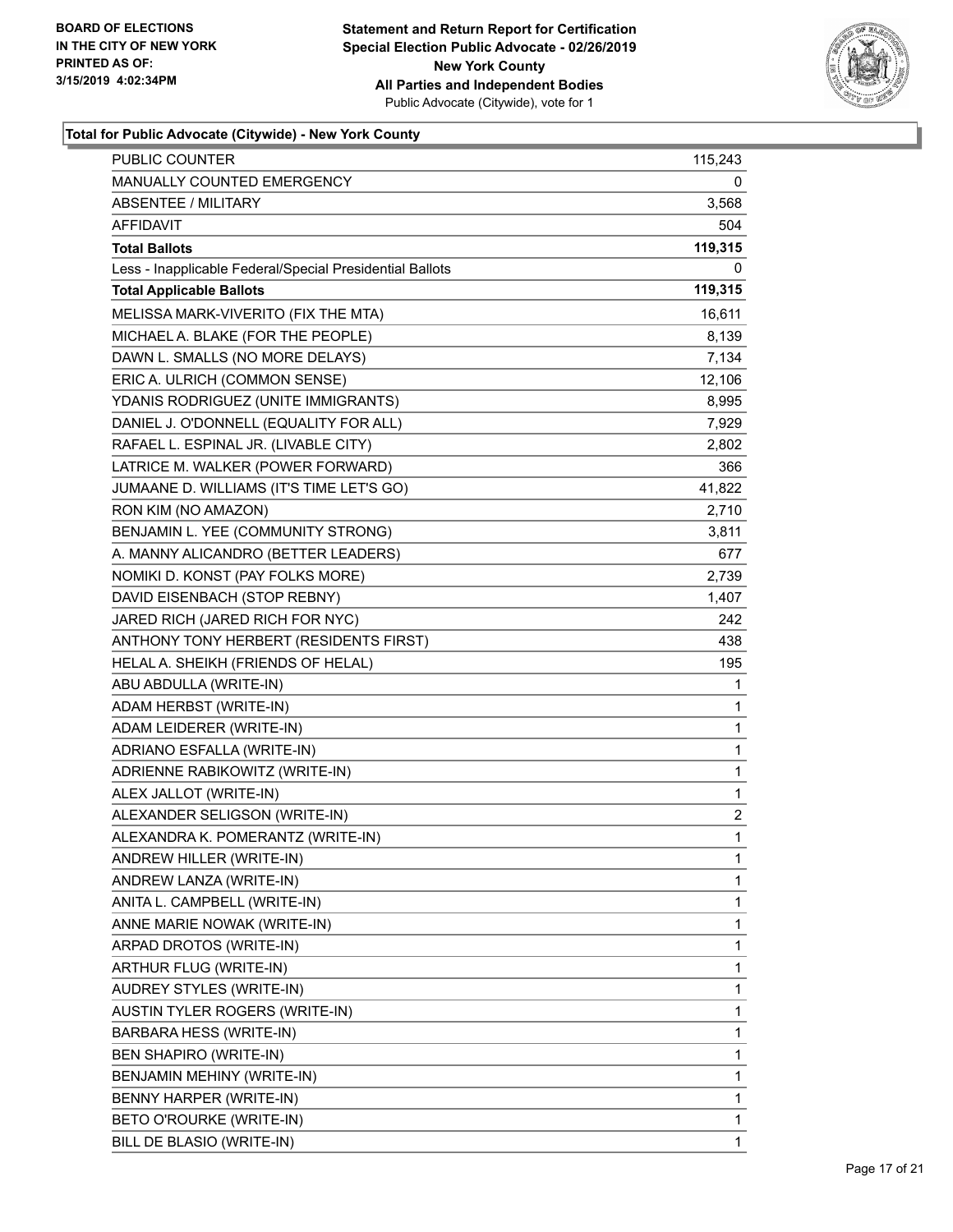

| BISHOP DONAL ZWORSKIE YARBOROUGH (WRITE-IN) | 1              |
|---------------------------------------------|----------------|
| <b>BRENDA SEHEIR (WRITE-IN)</b>             | 1              |
| CARDI B (WRITE-IN)                          | 1              |
| CAROLYN CONABOY (WRITE-IN)                  | $\overline{2}$ |
| CAROLYN MALONEY (WRITE-IN)                  | 1              |
| CHARLIE GROSSO (WRITE-IN)                   | 1              |
| CHRISTIAN HERZECA (WRITE-IN)                | 1              |
| COREY JOHNSON (WRITE-IN)                    | 1              |
| CORY KADAMANI (WRITE-IN)                    | 1              |
| CURTIS SLIWA (WRITE-IN)                     | 1              |
| CYNTHIA NIXON (WRITE-IN)                    | $\overline{a}$ |
| DANIEL FLAX (WRITE-IN)                      | 1              |
| DANIEL GARDODNICK (WRITE-IN)                | 1              |
| DANIEL J. CHRISTMANN (WRITE-IN)             | 1              |
| DANIEL SHAFFER (WRITE-IN)                   | 1              |
| DANNY RODRIGUEZ (WRITE-IN)                  | 1              |
| DAVID DINKINS (WRITE-IN)                    | 1              |
| DEENA SHERWOOD (WRITE-IN)                   | 1              |
| DONALD TRUMP (WRITE-IN)                     | 3              |
| ED POTTER (WRITE-IN)                        | 1              |
| EILEEN BUDD (WRITE-IN)                      | 1              |
| ELIOT SPITZER (WRITE-IN)                    | 1              |
| ELISABETH BENNET (WRITE-IN)                 | 1              |
| ELIZABETH WARREN (WRITE-IN)                 | 1              |
| ERIC MARINBUCH (WRITE-IN)                   | 1              |
| GALE BREWER (WRITE-IN)                      | $\overline{a}$ |
| <b>GARY POPKIN (WRITE-IN)</b>               | 1              |
| GEORGE LEVENSON KEOHANE (WRITE-IN)          | 1              |
| <b>GERLADINE MILLER (WRITE-IN)</b>          | 1              |
| <b>GRACE ROSE CURLEY (WRITE-IN)</b>         | 1              |
| <b>GUSTAVE DEVELASCO (WRITE-IN)</b>         | 1              |
| <b>GWEN GOODMAN (WRITE-IN)</b>              | 1              |
| GWEN GOODWIN (WRITE-IN)                     | 3              |
| HARPER DE KATT (WRITE-IN)                   | 1              |
| HARRY TRUEMAN (WRITE-IN)                    | 1              |
| HAWEY WALETZKO (WRITE-IN)                   | 1              |
| HAZEL GROSSO (WRITE-IN)                     | 1              |
| HOWARD SCOTT RAY (WRITE-IN)                 | 1              |
| IFY IKE (WRITE-IN)                          | 1              |
| ISAAC AMBROSE MOORE (WRITE-IN)              | 1              |
| JACKSON SUKKAR (WRITE-IN)                   | 1              |
| JAMES LANE (WRITE-IN)                       | 17             |
| JAMES RHODES (WRITE-IN)                     | 1              |
| JASON LAUFER (WRITE-IN)                     | 1              |
| JEFF BEZOS (WRITE-IN)                       | 3              |
| JEFFERY FISHER (WRITE-IN)                   | 1              |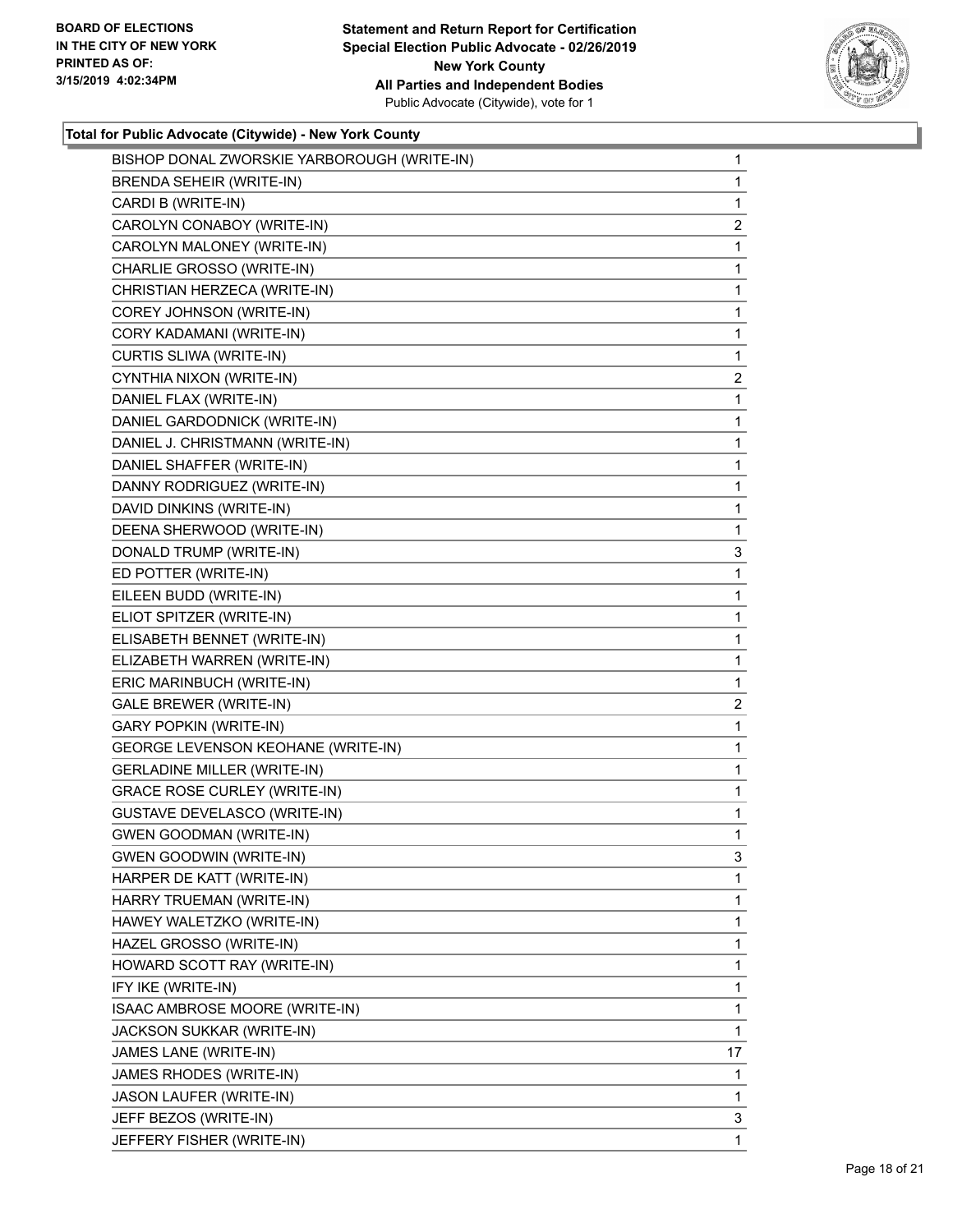

| JEFFERY GOLDENBERG (WRITE-IN)       | $\mathbf{1}$   |
|-------------------------------------|----------------|
| JENNIFER WALLS (WRITE-IN)           | 1              |
| JILL STEIN (WRITE-IN)               | 1              |
| JIMMY VAN BRAMER (WRITE-IN)         | 1              |
| JOHN LIU (WRITE-IN)                 | 1              |
| JOHN PESCE (WRITE-IN)               | 1              |
| JONATHAN KIMMEL (WRITE-IN)          | $\overline{2}$ |
| JOSEPH S. TOWSEN (WRITE-IN)         | 1              |
| JOSEPH T WONG (WRITE-IN)            | 1              |
| JUSTIN PATRICK HASHIMOTO (WRITE-IN) | 1              |
| KATHERINE ILOVAR (WRITE-IN)         | 1              |
| KATHLEEN M. COLLINS (WRITE-IN)      | $\overline{a}$ |
| KEITH WOFFORD (WRITE-IN)            | 1              |
| KENBIE JOHNSON (WRITE-IN)           | 1              |
| KYLIE CRUZ (WRITE-IN)               | 1              |
| LAMARR RENEE (WRITE-IN)             | 1              |
| LAUREN ROSE (WRITE-IN)              | $\overline{2}$ |
| LAWRENCE D. JACOBS (WRITE-IN)       | 1              |
| LEBRON JAMES (WRITE-IN)             | 1              |
| LT. MATTHEW BREHNA ESQ. (WRITE-IN)  | 1              |
| LUCY SCHMERTZ (WRITE-IN)            | 1              |
| LUIS TEJADA (WRITE-IN)              | 4              |
| MALCOLM X (WRITE-IN)                | 1              |
| MARA DAVIS (WRITE-IN)               | 1              |
| MARGERITA VENIOITO (WRITE-IN)       | 1              |
| MARK A. TORRES (WRITE-IN)           | 1              |
| MARK M. RUBIN (WRITE-IN)            | 1              |
| MARK TORRES (WRITE-IN)              | 1              |
| MARYANNE SOULLEY (WRITE-IN)         | 1              |
| MATTHEW P. ROSENBERG (WRITE-IN)     | 1              |
| MATTHEWS FREY (WRITE-IN)            | 1              |
| MELISSA LEDERE (WRITE-IN)           | 1              |
| MICHAEL BILLER (WRITE-IN)           | 1              |
| MICHAEL BLOOMBERG (WRITE-IN)        | 5              |
| MICHAEL LOW (WRITE-IN)              | 1              |
| MICHAEL STARZAN (WRITE-IN)          | 1              |
| MICHAEL WILLIAM LEBRON (WRITE-IN)   | 1              |
| MICHAEL ZUMBLASKAS (WRITE-IN)       | $\overline{2}$ |
| MICHAEL ZUMBLUSIAS (WRITE-IN)       | 1              |
| MICHAEL ZUMBLUSKAS (WRITE-IN)       | 2              |
| MICHAEL ZUMBRISKAR (WRITE-IN)       | 1              |
| MICHELLE OBAMA (WRITE-IN)           | 1              |
| MIKE JACOBS (WRITE-IN)              | 1              |
| MIKE ZUMBLESKAS (WRITE-IN)          | 1              |
| MILAGROS ORELLANO (WRITE-IN)        | 1              |
| MIRIAM MAISEL (WRITE-IN)            | 1              |
|                                     |                |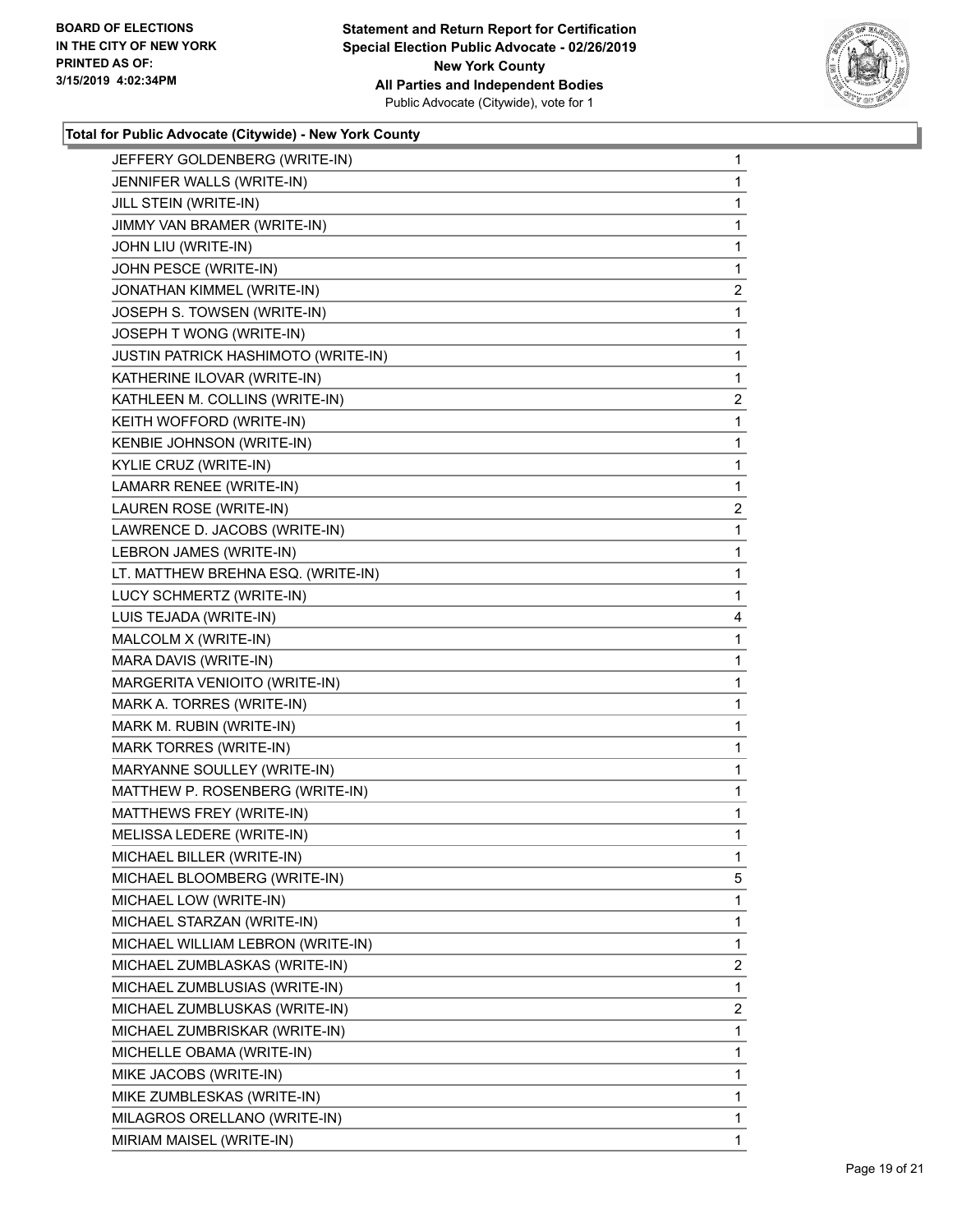

| MITCHELL B. TENZER (WRITE-IN)             | $\mathbf{1}$   |
|-------------------------------------------|----------------|
| NATASHA GUVAL MAIELLO (WRITE-IN)          | 1              |
| NEER R. ASHERIE (WRITE-IN)                | 1              |
| NEIL RISS (WRITE-IN)                      | 1              |
| <b>OWEN BENJAMIN (WRITE-IN)</b>           | 1              |
| PEDRO KAMIROZ (WRITE-IN)                  | 1              |
| PETER MAKSYMUK (WRITE-IN)                 | 1              |
| PREET BHARARA (WRITE-IN)                  | $\overline{2}$ |
| RACHEL KRONENBERG (WRITE-IN)              | 1              |
| RAYVON WEAVER (WRITE-IN)                  | 1              |
| REBECCA DUNNON (WRITE-IN)                 | 1              |
| RICHARD C. O'COMER (WRITE-IN)             | 1              |
| RICK SANCHEZ (WRITE-IN)                   | 1              |
| ROBERT ADAMS (WRITE-IN)                   | 1              |
| ROBERT MUELLER (WRITE-IN)                 | 1              |
| ROBERT ROSSI (WRITE-IN)                   | 3              |
| ROBERTO ROSSI (WRITE-IN)                  | 1              |
| RON PAUL (WRITE-IN)                       | 1              |
| ROSE NG (WRITE-IN)                        | 3              |
| RUBEN DIAZ (WRITE-IN)                     | 1              |
| RUDOLPH GIULIANI (WRITE-IN)               | 1              |
| SAL FRAGHOSSI (WRITE-IN)                  | 1              |
| SAMUEL MILLER (WRITE-IN)                  | 1              |
| SARAH PALIN (WRITE-IN)                    | 1              |
| SCOTT MCCARTHY (WRITE-IN)                 | 1              |
| SCOTT R. RADEMAKER (WRITE-IN)             | 2              |
| SETH GALINSKY (WRITE-IN)                  | 9              |
| SHALONDA JACKSON (WRITE-IN)               | 1              |
| SIOBHAN K. NEVILLE (WRITE-IN)             | 1              |
| SPIKE LEE (WRITE-IN)                      | 1              |
| SUSAN JUNG (WRITE-IN)                     | 1              |
| TAMMY MELTZER (WRITE-IN)                  | 1              |
| TAVIA BROWNSTEIN (WRITE-IN)               | 1              |
| THEO CHINO (WRITE-IN)                     | 1              |
| THOMAS MERRILL (WRITE-IN)                 | 1              |
| UNATTRIBUTABLE WRITE-IN (WRITE-IN)        | 59             |
| UNCOUNTED WRITE-IN PER STATUTE (WRITE-IN) | 6              |
| VIRGINIA SOBOL (WRITE-IN)                 | 1              |
| WAYNE DEAS (WRITE-IN)                     | 1              |
| WILEY NORVELL (WRITE-IN)                  | 1              |
| WINSTEN NGUYEN (WRITE-IN)                 | 1              |
| YDANIS RODRIGUEZ (WRITE-IN)               | 1              |
| ZEPHYR TEACHOUT (WRITE-IN)                | 1              |
| <b>Total Votes</b>                        | 118,395        |
| Unrecorded                                | 920            |